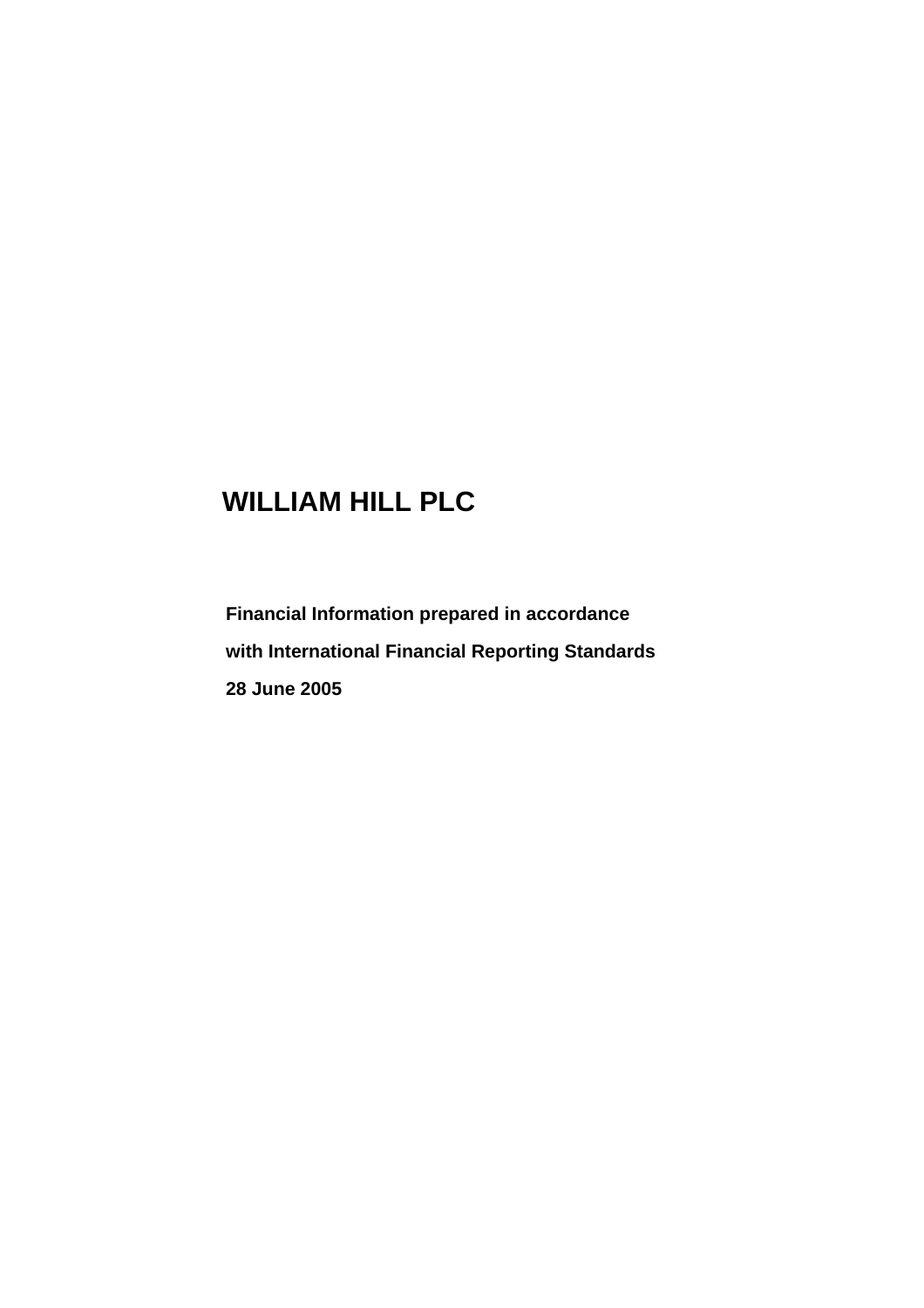### **Report and financial information for the 26 weeks ended 28 June 2005**

| <b>Contents</b>                                          | Page |
|----------------------------------------------------------|------|
| Independent audit report                                 | 1    |
| Consolidated income statement                            | 2    |
| Consolidated statement of recognised income and expenses | 2    |
| Consolidated balance sheet                               | 3    |
| Consolidated cash flow statement                         | 4    |
| Notes to the financial information                       | 5    |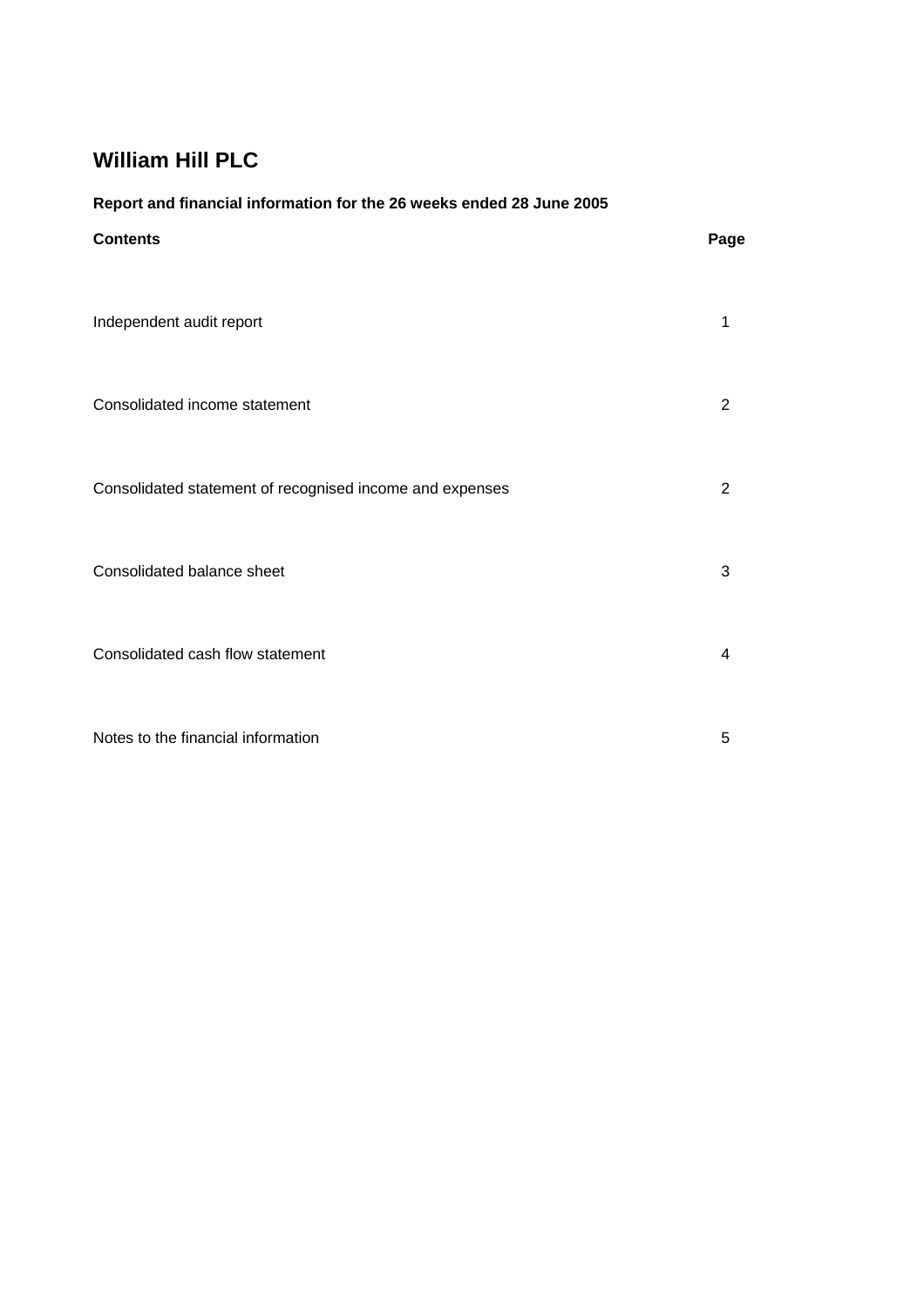### **INDEPENDENT REVIEW REPORT TO THE BOARD OF DIRECTORS OF WILLIAM HILL PLC ON THE PRELIMINARY COMPARATIVE FINANCIAL INFORMATION FOR THE 26 WEEKS ENDED 28 JUNE 2005**

We have reviewed the accompanying preliminary International Financial Reporting Standards (IFRS) consolidated financial information of William Hill PLC ("the Company") and its subsidiaries (together, "the Group") for the 26 weeks ended 28 June 2005 which comprises the consolidated income statement, the consolidated statement of recognised income and expense, the consolidated balance sheet, the consolidated cash flow statement and related notes 1 to 12 (hereinafter referred to as "preliminary financial information").

This preliminary financial information is the responsibility of the Company's directors. It has been prepared as part of the Company's conversion to IFRS in accordance with the basis set out in note 1 which describes how IFRSs have been applied under IFRS 1, including the assumptions the directors have made about the standards and interpretations expected to be effective, and the policies expected to be adopted, when the company prepares its first complete set of IFRS financial statements as at 26 December 2006. Our responsibility is to express an opinion on this preliminary IFRS comparative financial information based on our review.

Our review report is made solely to the Company in accordance with Bulletin 1999/4 issued by the Auditing Practices Board. Our work has been undertaken so that we might state to the Company those matters we are required to state to them in an independent review report and for no other purpose. To the fullest extent permitted by law, we do not accept or assume responsibility to anyone other than the Company, for our review work, for this report, or for the conclusions we have formed.

#### **Review work performed**

We conducted our review in accordance with Bulletin 1999/4 issued by the Auditing Practices Board. A review consists principally of making enquiries of management and applying analytical procedures to the preliminary financial information and underlying financial data and, assessing whether the accounting policies and presentation have been consistently applied unless otherwise disclosed. A review excludes audit procedures such as tests of control and verification of assets, liabilities and transactions. It is substantially less in scope than an audit performed in accordance with United Kingdom auditing standards and therefore provides a lower level of assurance than an audit. Accordingly, we do not express an opinion on the preliminary financial information.

#### *Emphasis of matter*

Without modifying our review conclusion, we draw attention to the fact that note 1 explains why there is a possibility that the accompanying preliminary financial information may require adjustment before constituting the final IFRS comparative information for the 26 weeks ended 28 June 2005. Moreover, we draw attention to the fact that, under IFRSs, only a complete set of financial statements comprising an income statement, balance sheet, statement of recognised income and expense, cash flow statement, together with comparative financial information and explanatory notes, can provide a fair presentation of the Group's financial position, results of operations and cash flows in accordance with IFRSs.

#### **Review conclusion**

On the basis of our review we are not aware of any material modifications that should be made to the preliminary financial information for the 26 weeks ended 28 June 2005 which has been prepared in accordance with the basis set out in note 1.

**Deloitte & Touche LLP**  Chartered Accountants London 5 September 2005

*A review does not provide assurance on the maintenance and integrity of the website, including controls used to achieve this, and in particular whether any changes may have occurred to the financial information since first published. These matters are the responsibility of the directors but no control procedures can provide absolute assurance in this area.* 

*Legislation in the United Kingdom governing the preparation and dissemination of financial information differs from legislation in other jurisdictions.*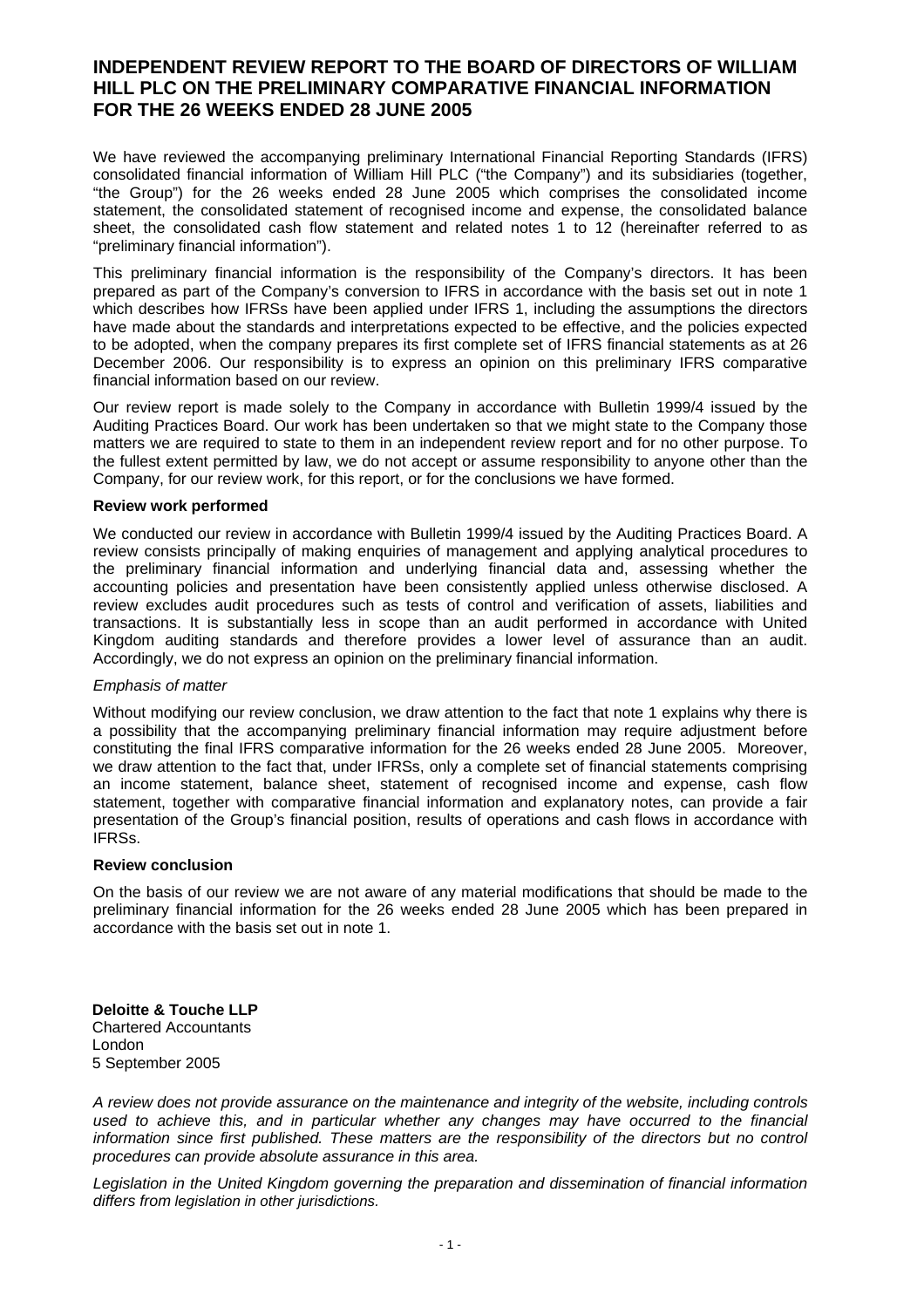# **Consolidated Income Statement**

for the 26 weeks ended 28 June 2005

|                                  |                | <b>Before</b><br>exceptional<br>items | <b>Exceptional</b><br>items<br>(note 3) | 26 weeks<br>ended<br>28 June<br>2005<br><b>Total</b> | 26 weeks<br>ended<br>29 June<br>2004 | 52 weeks<br>ended<br>28 December<br>2004 |
|----------------------------------|----------------|---------------------------------------|-----------------------------------------|------------------------------------------------------|--------------------------------------|------------------------------------------|
|                                  | <b>Notes</b>   | £m                                    | £m                                      | £m                                                   | £m                                   | £m                                       |
| <b>Revenue</b><br>Cost of sales  | $\overline{2}$ | 5,054.5<br>(4,756.7)                  | ۰                                       | 5,054.5<br>(4,756.7)                                 | 3,886.6<br>(3,589.7)                 | 8,287.7<br>(7, 726.3)                    |
| <b>Gross profit</b>              | $\overline{2}$ | 297.8                                 | ٠                                       | 297.8                                                | 296.9                                | 561.4                                    |
| Other operating income           |                | 3.0                                   |                                         | 3.0                                                  | 2.7                                  | 4.3                                      |
| Other operating expenses         |                | (178.9)                               | (7.2)                                   | (186.1)                                              | (168.6)                              | (334.8)                                  |
| Share of results of<br>associate |                | 1.4                                   |                                         | 1.4                                                  | 1.0                                  | 2.1                                      |
| <b>Operating profit</b>          | $\overline{2}$ | 123.3                                 | (7.2)                                   | 116.1                                                | 132.0                                | 233.0                                    |
| Investment income                | 4              | 5.6                                   |                                         | 5.6                                                  | 4.1                                  | 9.0                                      |
| Finance costs                    | 5              | (20.3)                                | (2.3)                                   | (22.6)                                               | (16.8)                               | (35.7)                                   |
| Profit before tax                | $\overline{2}$ | 108.6                                 | (9.5)                                   | 99.1                                                 | 119.3                                | 206.3                                    |
| Tax                              | 6              | (33.3)                                | 1.8                                     | (31.5)                                               | (34.0)                               | (57.4)                                   |
| Profit for the period            |                | 75.3                                  | (7.7)                                   | 67.6                                                 | 85.3                                 | 148.9                                    |
|                                  |                |                                       |                                         |                                                      |                                      |                                          |

| <b>Earnings per share</b> |      |      |      |
|---------------------------|------|------|------|
| (pence)                   |      |      |      |
| <b>Basic</b>              | 17.2 | 20.4 | 36.3 |
| <b>Diluted</b>            | 16.9 | 20.0 | 35.7 |

All amounts relate to continuing operations for the current financial period.

### **Consolidated Statement of Recognised Income and Expense**

for the 26 weeks ended 28 June 2005

|                                                          | 26 weeks<br>ended<br>28 June<br>2005 | 26 weeks<br>ended<br>29 June<br>2004 | 52 weeks<br>ended<br>28 December<br>2004 |
|----------------------------------------------------------|--------------------------------------|--------------------------------------|------------------------------------------|
|                                                          | £m                                   | £m                                   | £m                                       |
|                                                          |                                      |                                      |                                          |
| (Loss)/profit on cash flow hedges                        | (1.3)                                | 7.6                                  | (0.3)                                    |
| Actuarial loss on defined benefit pension scheme         | (5.7)                                | (0.6)                                | (10.7)                                   |
| Exchange difference on translation of foreign operations | (0.1)                                | (0.1)                                |                                          |
| Tax on items taken directly to equity                    | 2.2                                  | (2.1)                                | 2.6                                      |
| Net income recognised directly in equity                 | (4.9)                                | 4.8                                  | (8.4)                                    |
| Transferred to income statement on cash flow hedges      | 0.4                                  | 1.9                                  | 2.6                                      |
| Profit for the period                                    | 67.6                                 | 85.3                                 | 148.9                                    |
| Total recognised income and expense for the period       | 63.1                                 | 92.0                                 | 143.1                                    |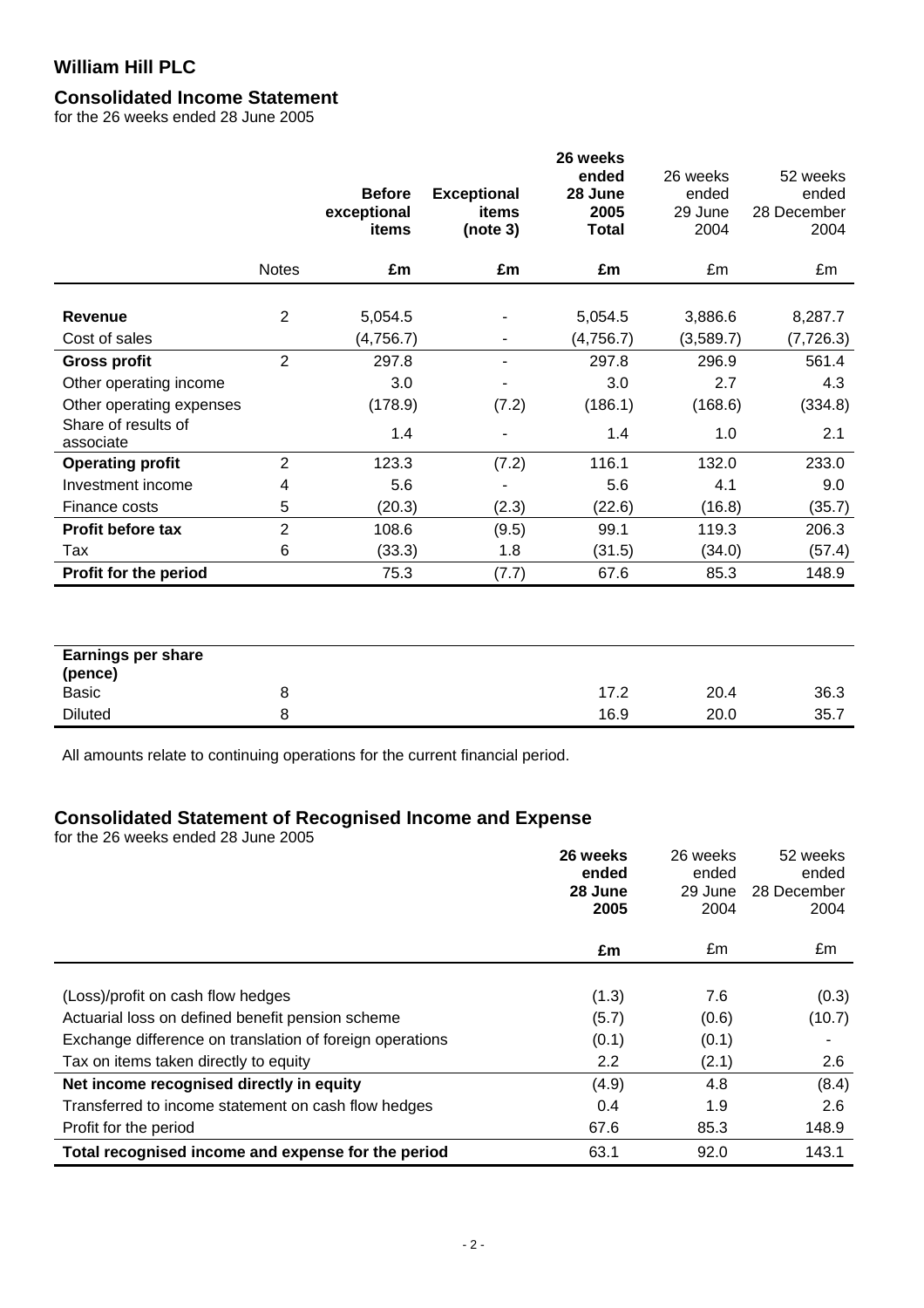# **Consolidated Balance Sheet**

as at 28 June 2005

|                                         |                         | 28 June<br>2005 | 29 June<br>2004 | 28 December<br>2004 |
|-----------------------------------------|-------------------------|-----------------|-----------------|---------------------|
|                                         | Notes                   | £m              | £m              | £m                  |
| <b>Non-current assets</b>               |                         |                 |                 |                     |
| Goodwill                                | 10                      | 876.4           | 732.3           | 733.3               |
| Other intangible assets                 | 10                      | 477.7           | 3.6             | 18.7                |
| Property, plant and equipment           |                         | 162.6           | 97.1            | 104.2               |
| Interest in associate                   | $\overline{2}$          | 4.3             | 1.8             | 2.9                 |
| Deferred tax assets                     |                         | 25.5            | 18.8            | 24.6                |
|                                         |                         | 1,546.5         | 853.6           | 883.7               |
| <b>Current assets</b>                   |                         |                 |                 |                     |
| Inventories                             |                         | 0.3             | 0.3             | 0.3                 |
| Trade and other receivables             |                         | 19.2            | 21.0            | 15.4                |
| Assets held for resale                  | 10                      | 14.5            |                 |                     |
| Cash and cash equivalents               |                         | 160.1           | 60.0            | 60.5                |
|                                         |                         | 194.1           | 81.3            | 76.2                |
| <b>Total assets</b>                     | $\overline{2}$          | 1,740.6         | 934.9           | 959.9               |
| <b>Current liabilities</b>              |                         |                 |                 |                     |
| Trade and other payables                |                         | (86.1)          | (63.7)          | (67.8)              |
| <b>Tax liabilities</b>                  |                         | (58.4)          | (59.1)          | (46.9)              |
| Bank overdraft and loans                |                         |                 | (55.9)          | (49.8)              |
|                                         |                         | (144.5)         | (178.7)         | (164.5)             |
| <b>Non current liabilities</b>          |                         |                 |                 |                     |
| Bank loans due after more than one year |                         | (1,075.6)       | (342.3)         | (447.7)             |
| Retirement benefit obligations          |                         | (62.3)          | (43.9)          | (55.3)              |
| Deferred tax liabilities                |                         | (161.8)         | (1.9)           | (16.1)              |
|                                         |                         | (1, 299.7)      | (388.1)         | (519.1)             |
| <b>Total liabilities</b>                | $\overline{\mathbf{c}}$ | (1,444.2)       | (566.8)         | (683.6)             |
| <b>Net assets</b>                       |                         | 296.4           | 368.1           | 276.3               |
| <b>Equity</b>                           |                         |                 |                 |                     |
| Called-up share capital                 | 9                       | 40.5            | 42.2            | 40.5                |
| Share premium account                   | 9                       | 311.3           | 311.3           | 311.3               |
| Capital redemption reserve              | 9                       | 1.7             |                 | 1.7                 |
| Merger reserve                          | 9                       | (26.1)          | (26.1)          | (26.1)              |
|                                         |                         |                 |                 |                     |
| Own shares held                         | 9                       | (59.3)          | (37.0)          | (59.3)              |
| Hedging and translation reserves        | 9                       | (3.0)           | 1.9             | (1.7)               |
| Retained earnings                       | 9                       | 31.3            | 75.8            | 9.9                 |
| <b>Total equity</b>                     | 9                       | 296.4           | 368.1           | 276.3               |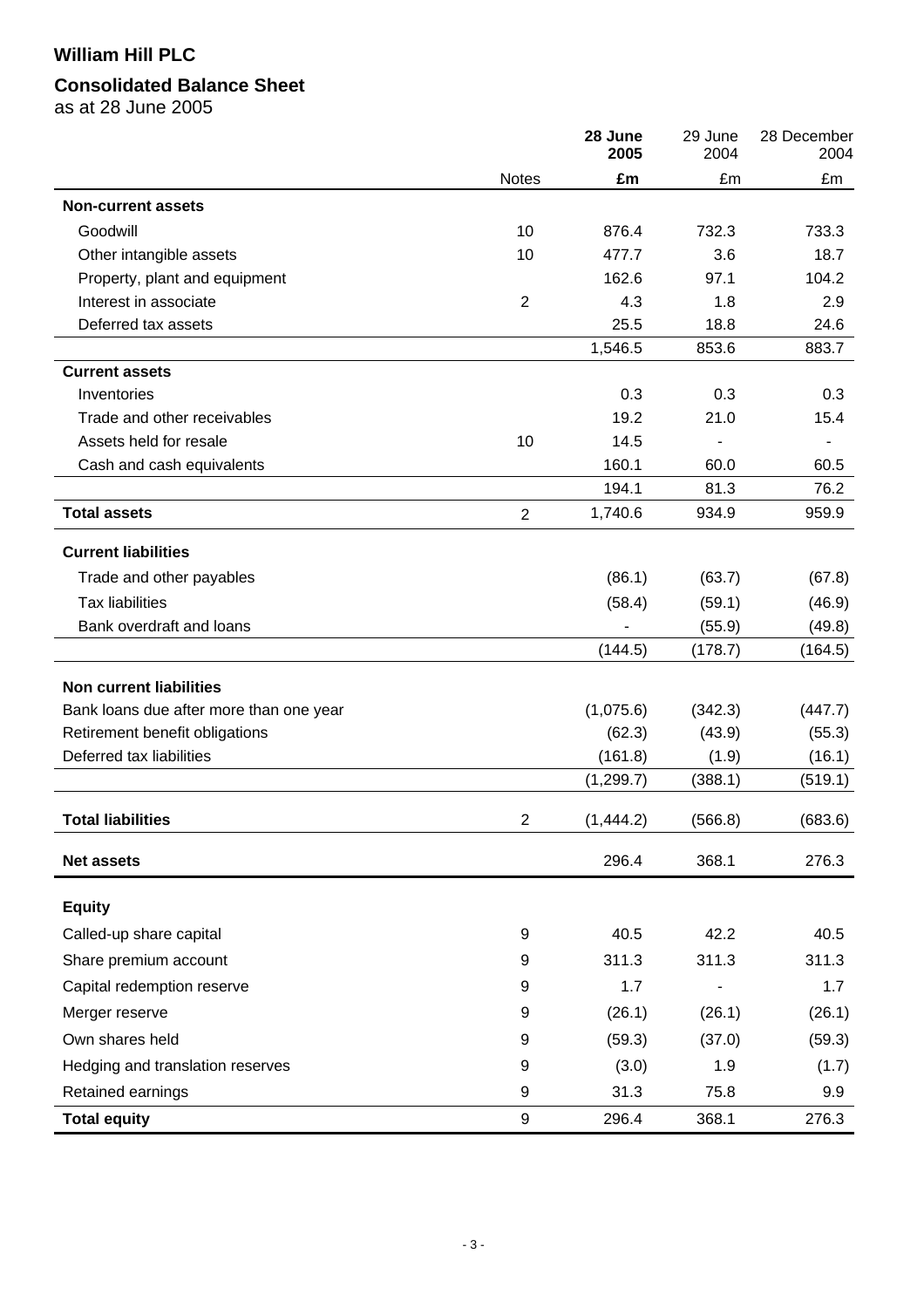# **Consolidated Cash Flow Statement**

for the 26 weeks ended 28 June 2005

|                                                         |              | 26 weeks<br>ended<br>28 June<br>2005 | 26 weeks<br>ended<br>29 June<br>2004 | 52 weeks<br>ended<br>28 December<br>2004 |
|---------------------------------------------------------|--------------|--------------------------------------|--------------------------------------|------------------------------------------|
|                                                         | <b>Notes</b> | £m                                   | £m                                   | £m                                       |
|                                                         |              |                                      |                                      |                                          |
| Net cash from operating activities                      | 11           | 91.7                                 | 101.6                                | 164.7                                    |
| <b>Investing activities</b>                             |              |                                      |                                      |                                          |
| Interest received                                       |              | 1.4                                  | 0.7                                  | 1.9                                      |
| Proceeds on disposal of property, plant and equipment   |              | 0.4                                  | 0.6                                  | 0.9                                      |
| Purchases of property, plant and equipment              |              | (23.1)                               | (6.7)                                | (18.5)                                   |
| Purchases of betting licences                           |              | (0.9)                                |                                      | (0.6)                                    |
| Expenditure on computer software                        |              | (2.0)                                | (1.1)                                | (9.7)                                    |
| Acquisition of subsidiary                               |              | (500.2)                              |                                      | (3.2)                                    |
| Net cash used in investing activities                   |              | (524.4)                              | (6.5)                                | (29.2)                                   |
|                                                         |              |                                      |                                      |                                          |
| <b>Financing activities</b>                             |              |                                      |                                      |                                          |
| Purchase of own shares                                  |              |                                      | (28.8)                               | (145.5)                                  |
| Dividends paid                                          |              | (43.1)                               | (37.7)                               | (59.6)                                   |
| Repayments of borrowings                                |              | (500.0)                              | (15.0)                               | (6.3)                                    |
| New bank loans raised                                   |              | 1,075.4                              |                                      | 90.0                                     |
| Net cash used in financing activities                   |              | 532.3                                | (81.5)                               | (121.4)                                  |
|                                                         |              |                                      |                                      |                                          |
| Net increase in cash and cash equivalents in the period |              | 99.6                                 | 13.6                                 | 14.1                                     |
| Cash and cash equivalents at start of period            |              | 60.5                                 | 46.4                                 | 46.4                                     |
| Cash and cash equivalents at end of period              |              | 160.1                                | 60.0                                 | 60.5                                     |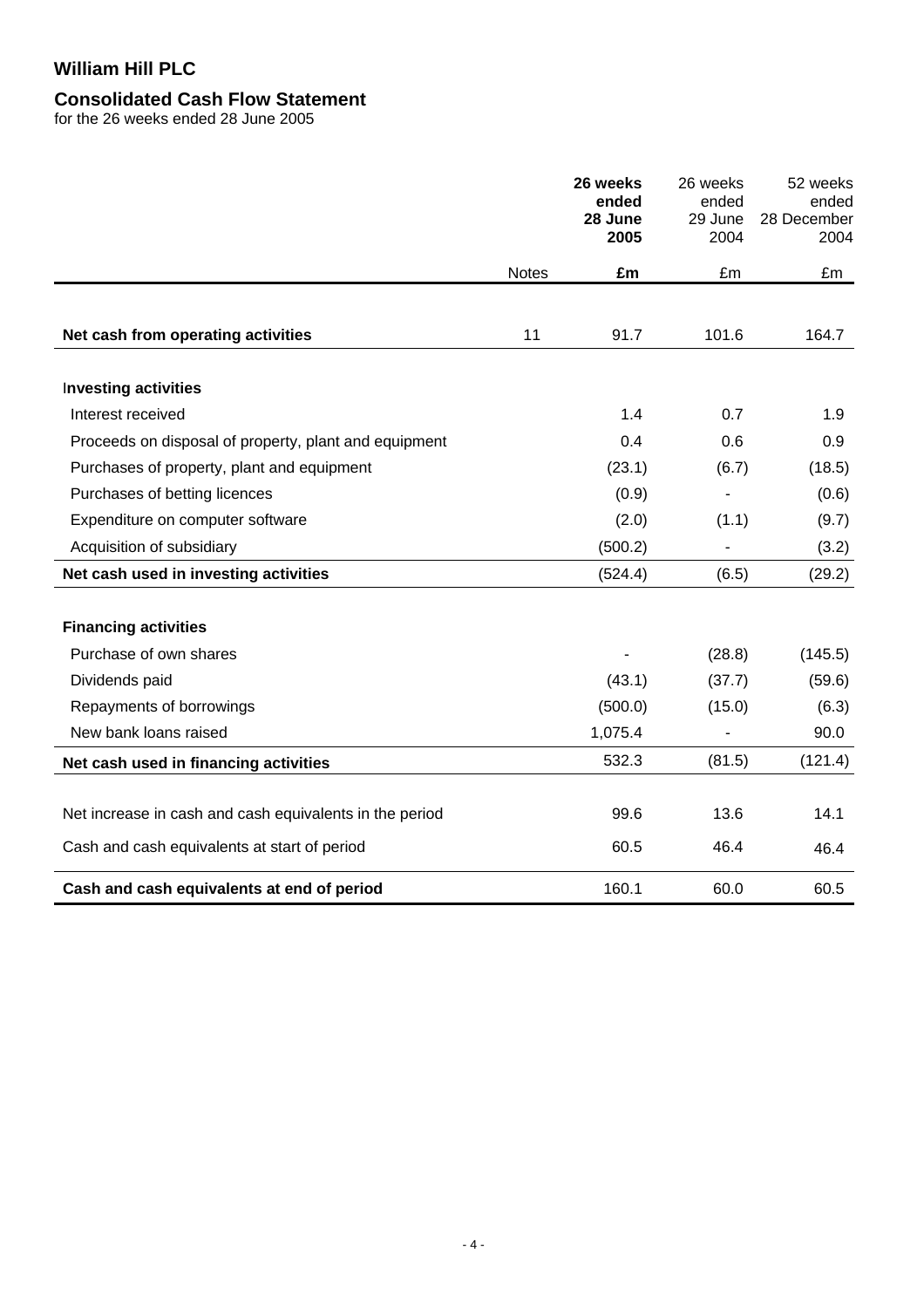### **Notes to the Financial Information**

for the 26 weeks ended 28 June 2005

#### **1. Basis of accounting**

William Hill PLC is a company incorporated in the United Kingdom under the Companies Act 1985. The address of the registered office is Greenside House, 50 Station Road, London N22 7TP.

The Group is preparing for the adoption of International Financial Reporting Standards as its primary accounting basis for the period ending 26 December 2006. The Group's date of adoption and transition will therefore be the 29 December 2004, as comparative information will be prepared for the accounting period beginning on this date.

The pro forma financial information for the 26 weeks ended 28 June 2005 produced here has been prepared for illustrative purposes only and does not comply with all of the provisions of IAS 34 'Interim Financial Reporting'. It has been prepared on the basis that the IFRS transition date is 29 December 2004.

The financial information presented in this document has been prepared on the basis of International Financial Reporting Standards (IFRS), including International Accounting Standards (IAS) and interpretations issued by the International Accounting Standards Board (IASB) and its committees, and as interpreted by any regulatory bodies applicable to the Group. These are subject to ongoing amendment by the IASB and subsequent endorsement by the European Commission and are therefore subject to possible change. As a result, information contained within the IFRS financial information will require updating for any subsequent amendment to IFRS required for first time adoption or those new standards that the Group may elect to adopt early.

The pro-forma financial information has been prepared on the basis of the accounting policies set out in the Group's pro-forma IFRS accounts for the 52 weeks ended 28 December 2004, which can be found on the Group's website *www.williamhillplc.co.uk*. This interim report should therefore be read in conjunction with the 2004 pro-forma information.

In preparing this financial information, the Group has assumed that the European Commission will endorse the amendment to IAS 19 'Employee Benefits – Actuarial Gains and Losses, Group Plans and Disclosures'.

On 19 November 2004, the European Commission endorsed an amended version of IAS 39 'Financial Instruments: Recognition and Measurement' rather than the full version as previously published by the IASB. In accordance with guidance issued by the UK Accounting Standards Board, the full version of IAS 39, as issued by the IASB, has been adopted in the preparation of this financial information.

#### *First-time adoption of International Financial Reporting Standards*

The financial information has been prepared in accordance with IFRS for the first time. The disclosures required by IFRS 1 'First-time Adoption of International Financial Reporting Standards' concerning the transition from UK GAAP to IFRS are given in note 12.

IFRS 1 sets out the procedures that the Group must follow when it adopts IFRS for the first time as the basis for preparing its consolidated financial statements. Under IFRS 1, the Group will be required to establish its IFRS accounting policies as at 26 December 2006 and, in general, apply these retrospectively to determine the IFRS opening balance sheet at its date of transition, 29 December 2004.

IFRS 1 provides a number of optional exceptions to this general principle. The most significant of these are set out below, together with a description in each case of whether an exception has been adopted by the Group.

#### *Business combinations*

The Group has elected not to apply IFRS 3 'Business Combinations' retrospectively to business combinations that took place before the 30 December 2003.

#### *Employee benefits*

The Group has recognised actuarial gains and losses in relation to employee benefit schemes at 29 December 2004. The Group has recognised actuarial gains and losses in full in the period in which they occur in the statement of recognised income and expense in accordance with the amendment to IAS 19 'Employee Benefits', issued on 16 December 2004.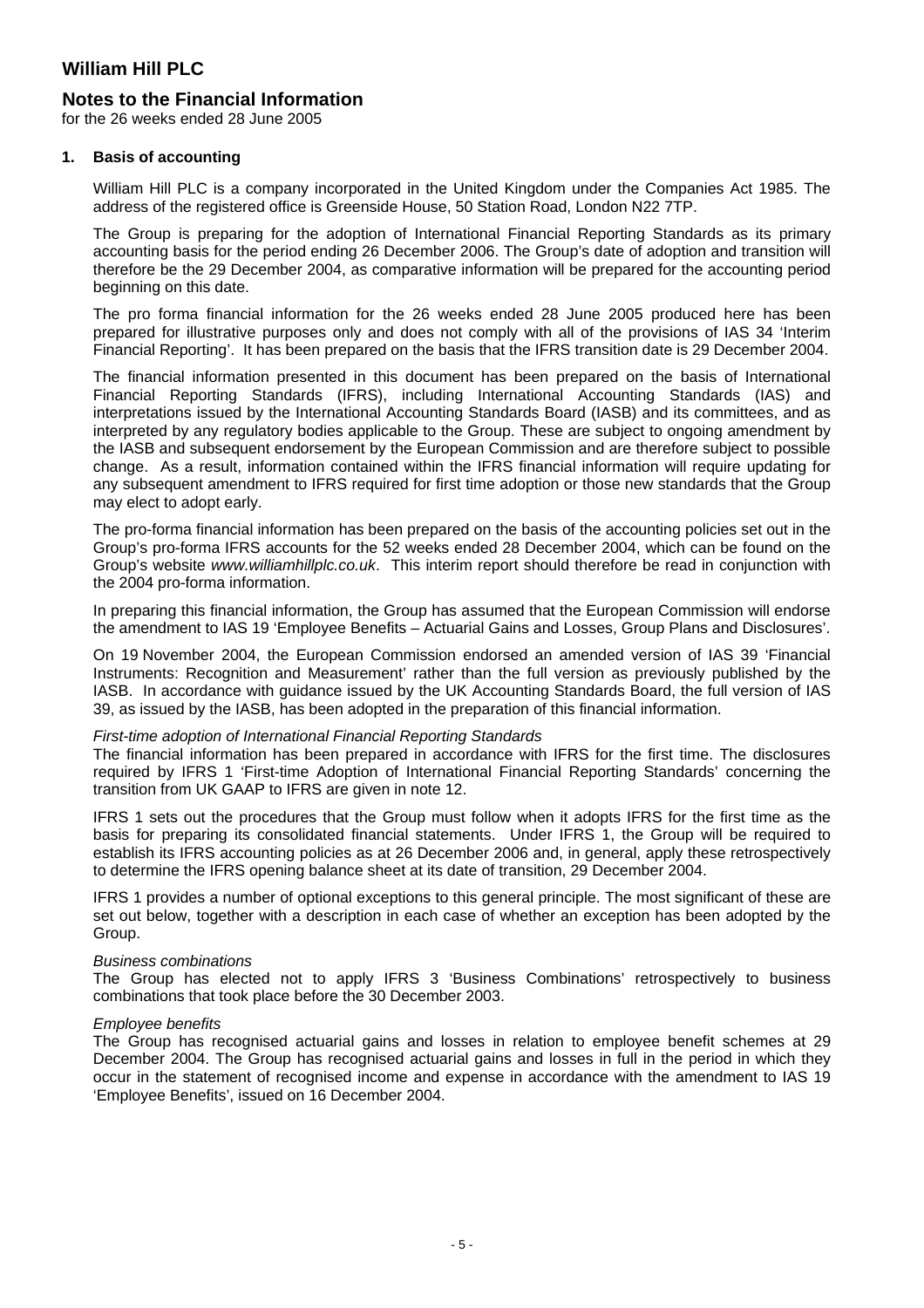### **Notes to the Financial Information**

for the 26 weeks ended 28 June 2005

#### **1. Basis of accounting (continued)**

#### *Share-based payments*

The Group has elected to apply IFRS 2 'Share-based Payment' to all relevant share based payment transactions granted after 7 November 2002 but not fully vested at 29 December 2004.

#### *Financial instruments*

The Group has applied IAS 32 'Financial Instruments: Disclosure and Presentation' and IAS 39 'Financial Instruments: Recognition and Measurement' for all periods presented and has therefore not taken advantage of the exemption in IFRS 1 that would enable the Group to only apply these standards from 28 December 2005.

#### *General*

The financial information has been prepared on the historical cost basis, except for the revaluation of certain financial instruments.

#### *Presentation of financial information*

The primary statements within the financial information contained in this document have been presented substantially in accordance with IAS 1 'Presentation of Financial Statements'. However, this format and presentation may require modification in the event that further guidance is issued and as practice develops.

#### **2. Segmental information**

For management purposes, the Group is currently organised into three principal operating divisions – retail, telephone and interactive. These divisions are the basis on which the Group reports its primary segment information.

Business segment information for the 26 weeks ended 28 June 2005:

|                                  | Retail<br>£m | Telephone<br>£m | Interactive<br>£m | Other<br>£m | Corporate<br>£m | Group<br>£m |
|----------------------------------|--------------|-----------------|-------------------|-------------|-----------------|-------------|
|                                  |              |                 |                   |             |                 |             |
| Revenue                          | 4,298.7      | 331.8           | 409.7             | 14.3        |                 | 5,054.5     |
| Payout                           | (4,009.3)    | (303.2)         | (347.8)           | (10.8)      |                 | (4,671.1)   |
| <b>Gross win</b>                 | 289.4        | 28.6            | 61.9              | 3.5         |                 | 383.4       |
| GPT, duty, levies, VAT and other |              |                 |                   |             |                 |             |
| cost of sales                    | (65.7)       | (7.7)           | (11.7)            | (0.5)       |                 | (85.6)      |
| Gross profit                     | 223.7        | 20.9            | 50.2              | 3.0         |                 | 297.8       |
| Depreciation                     | (8.0)        | (0.3)           | (0.5)             | (0.1)       | (0.4)           | (9.3)       |
| Other administrative expenses    | (126.7)      | (12.8)          | (18.0)            | (3.2)       | (5.9)           | (166.6)     |
| Share of result of associate     |              | -               |                   | ۰           | 1.4             | 1.4         |
| <b>Exceptional items</b>         | (4.4)        |                 |                   |             | (2.8)           | (7.2)       |
| <b>Operating profit/(loss)</b>   | 84.6         | 7.8             | 31.7              | (0.3)       | (7.7)           | 116.1       |
| Investment income                |              |                 |                   |             | 5.6             | 5.6         |
| Finance costs                    |              |                 |                   |             | (22.6)          | (22.6)      |
| Profit/(loss) before tax         | 84.6         | 7.8             | 31.7              | (0.3)       | (24.7)          | 99.1        |
|                                  |              |                 |                   |             |                 |             |
| <b>Balance sheet information</b> |              |                 |                   |             |                 |             |
| <b>Total assets</b>              | 1,317.1      | 79.6            | 138.1             | 15.4        | 190.4           | 1,740.6     |
| <b>Total liabilities</b>         | (48.6)       | (6.5)           | (16.7)            | (0.6)       | (1, 371.8)      | (1,444.2)   |
| Investment in associate          |              |                 |                   |             | 4.3             | 4.3         |
| Capital additions                | 64.5         |                 | 3.8               |             | 0.4             | 68.7        |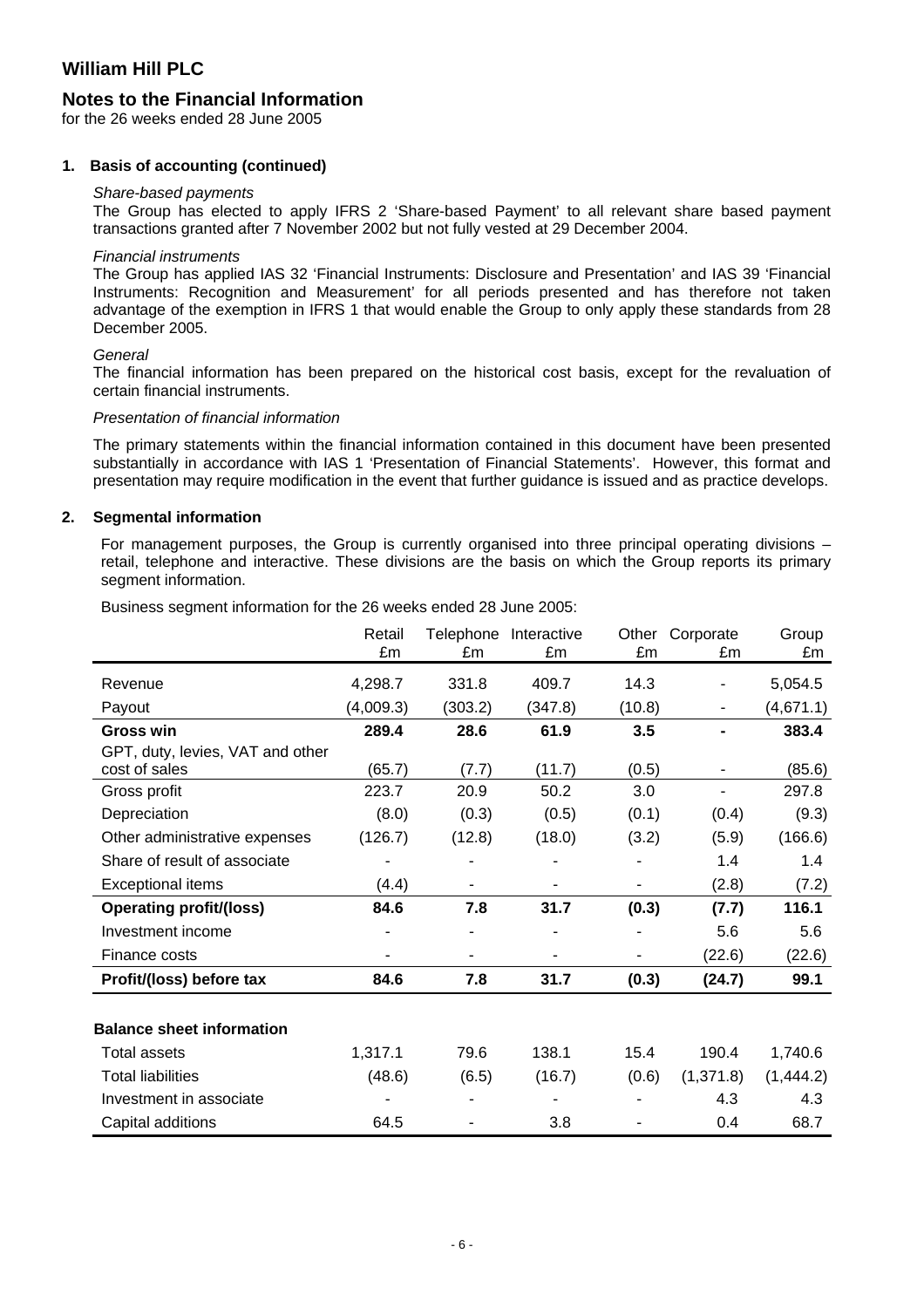### **Notes to the Financial Information**

for the 26 weeks ended 28 June 2005

### **2. Segmental information (continued)**

Business segment information for the 26 weeks ended 29 June 2004:

|                                                                       | Retail    | Telephone | Interactive           | Other  | Corporate | Group     |
|-----------------------------------------------------------------------|-----------|-----------|-----------------------|--------|-----------|-----------|
|                                                                       | £m        | £m        | £m                    | £m     | £m        | £m        |
| Revenue                                                               | 3,266.1   | 274.5     | 331.4                 | 14.6   |           | 3,886.6   |
| Payout                                                                | (2,975.3) | (239.9)   | (278.5)               | (10.8) |           | (3,504.5) |
| <b>Gross win</b>                                                      | 290.8     | 34.6      | 52.9                  | 3.8    |           | 382.1     |
| GPT, duty, levies, VAT and other                                      |           |           |                       |        |           |           |
| cost of sales                                                         | (64.4)    | (8.3)     | (12.0)                | (0.5)  | ٠         | (85.2)    |
| Gross profit                                                          | 226.4     | 26.3      | 40.9                  | 3.3    |           | 296.9     |
| Depreciation                                                          | (6.8)     | (0.3)     | (0.3)                 | (0.1)  | (0.4)     | (7.9)     |
| Other administrative expenses                                         | (122.5)   | (12.2)    | (16.4)                | (3.2)  | (3.7)     | (158.0)   |
| Share of result of associate                                          |           |           |                       |        | 1.0       | 1.0       |
| <b>Operating profit/(loss)</b>                                        | 97.1      | 13.8      | 24.2                  |        | (3.1)     | 132.0     |
| Investment income                                                     |           |           |                       |        | 4.1       | 4.1       |
| Finance costs                                                         |           |           |                       | ۰      | (16.8)    | (16.8)    |
| Profit/(loss) before tax                                              | 97.1      | 13.8      | 24.2                  | Ξ.     | (15.8)    | 119.3     |
|                                                                       |           |           |                       |        |           |           |
| <b>Balance sheet information</b>                                      |           |           |                       |        |           |           |
| <b>Total assets</b>                                                   | 641.5     | 85.0      | 111.2                 | 15.2   | 82.0      | 934.9     |
| <b>Total liabilities</b>                                              | (38.7)    | (6.6)     | (15.0)                | (0.8)  | (505.7)   | (566.8)   |
| Investment in associate                                               |           |           |                       |        | 1.8       | 1.8       |
| Capital additions                                                     | 6.6       | 0.1       | 0.9                   | 0.1    |           | 7.7       |
| Business segment information for the 52 weeks ended 28 December 2004: |           |           |                       |        |           |           |
|                                                                       | Retail    |           | Telephone Interactive | Other  | Corporate | Group     |
|                                                                       | £m        | £m        | £m                    | £m     | £m        | £m        |

|                                                   | , , , , , , , , ,<br>£m | £m      | roiophono muoraouvo<br>£m | <b>VUIVI</b><br>£m       | <b>POIPOIDIO</b><br>£m | <b>UIUUP</b><br>£m |
|---------------------------------------------------|-------------------------|---------|---------------------------|--------------------------|------------------------|--------------------|
| Revenue                                           | 7,020.7                 | 540.8   | 696.3                     | 29.9                     |                        | 8,287.7            |
| Payout                                            | (6, 472.6)              | (480.5) | (590.2)                   | (22.3)                   | ۰                      | (7, 565.6)         |
| <b>Gross win</b>                                  | 548.1                   | 60.3    | 106.1                     | 7.6                      |                        | 722.1              |
| GPT, duty, levies, VAT and other<br>cost of sales | (123.6)                 | (14.3)  | (21.9)                    | (0.9)                    |                        | (160.7)            |
| Gross profit                                      | 424.5                   | 46.0    | 84.2                      | 6.7                      |                        | 561.4              |
| Depreciation                                      | (14.2)                  | (0.5)   | (0.5)                     | (0.3)                    | (0.7)                  | (16.2)             |
| Other administrative expenses                     | (244.8)                 | (23.4)  | (32.0)                    | (6.7)                    | (7.4)                  | (314.3)            |
| Share of result of associate                      |                         |         |                           |                          | 2.1                    | 2.1                |
| <b>Operating profit/(loss)</b>                    | 165.5                   | 22.1    | 51.7                      | (0.3)                    | (6.0)                  | 233.0              |
| Investment income                                 |                         |         |                           |                          | 9.0                    | 9.0                |
| Finance costs                                     |                         | ۰       |                           | $\overline{\phantom{0}}$ | (35.7)                 | (35.7)             |
| Profit/(loss) before tax                          | 165.5                   | 22.1    | 51.7                      | (0.3)                    | (32.7)                 | 206.3              |
| <b>Balance sheet information</b>                  |                         |         |                           |                          |                        |                    |
| <b>Total assets</b>                               | 647.3                   | 79.9    | 134.9                     | 15.1                     | 82.7                   | 959.9              |
| <b>Total liabilities</b>                          | (38.5)                  | (4.2)   | (16.3)                    | (0.8)                    | (623.8)                | (683.6)            |
| Investment in associate                           |                         |         |                           |                          | 2.9                    | 2.9                |
| Capital additions                                 | 31.2                    | 0.8     | 2.3                       | 0.6                      | 0.1                    | 35.0               |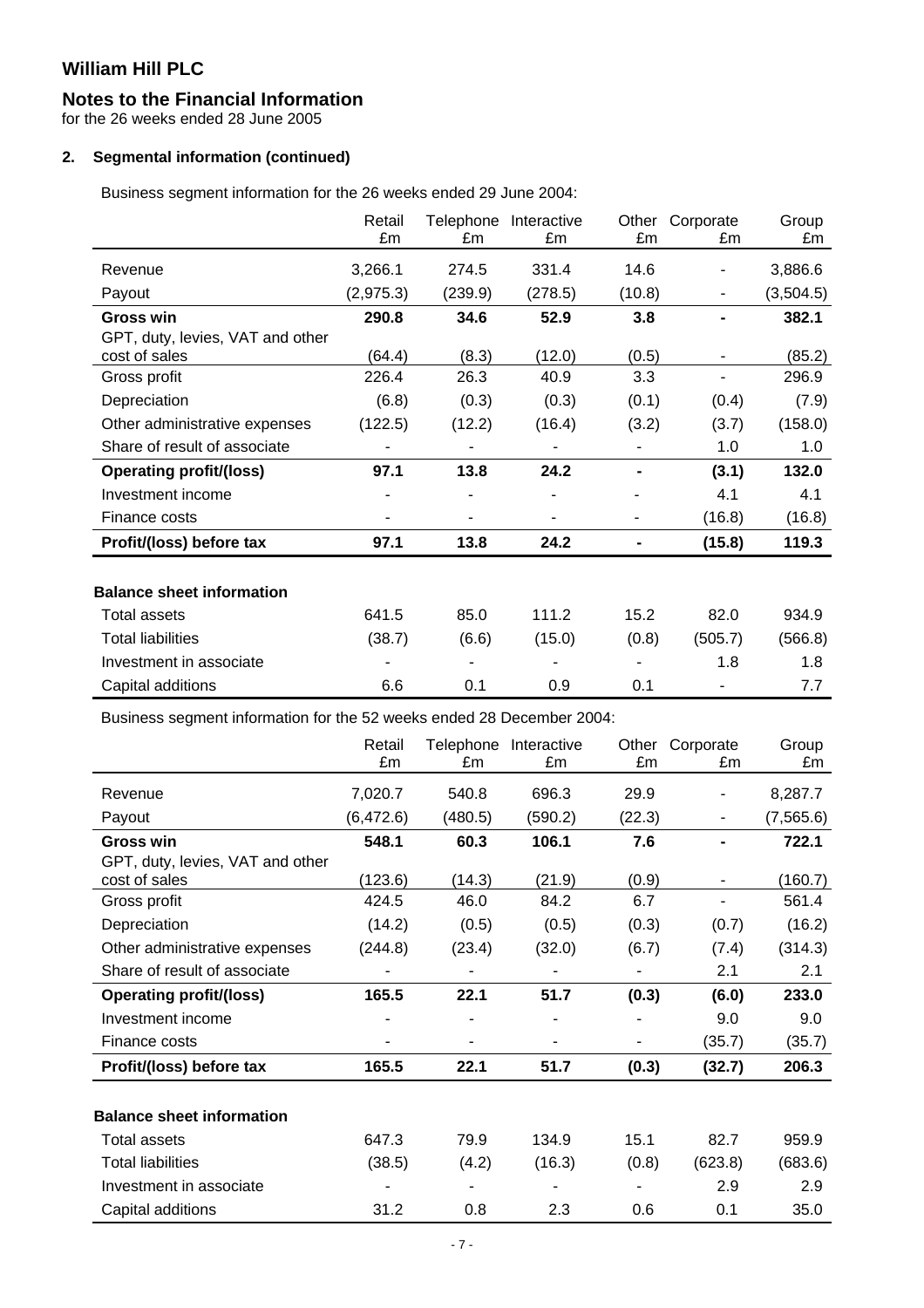### **Notes to the Financial Information**

for the 26 weeks ended 28 June 2005

#### **2. Segmental information (continued)**

The retail distribution channel comprises all activity undertaken in LBOs including AWPs and FOBTs. Other activities include on-course betting and greyhound stadia operations.

The directors believe that gross win and operating profit are more important performance metrics than revenue.

Turnover of £65.0m and an operating loss of £0.4m have been consolidated into these results in respect of the Stanley Racing acquisition completed by the Group on 18 June 2005 as detailed in note 10.

Net assets/(liabilities) have been allocated by segment where assets and liabilities can be identified with a particular channel. Corporate net assets include corporation and deferred tax, net borrowings, pension liability and dividends payable as well as any assets and liabilities that cannot be allocated to a particular channel other than on an arbitrary basis. Included within total assets by segment are £678.5m, £75.0m, £115.8m and £7.1m that relates to goodwill allocated to the retail, telephone, interactive and stadia operations respectively.

There are no inter-segmental sales within the Group.

In accordance with IAS 14 'Segment Reporting', segmental information by geographical location is not presented as the Group's revenue and profits arise primarily from customers in the United Kingdom with significantly less than 10% (the minimum required by IAS 14 to necessitate disclosure) of revenue and profits generated from customers outside of this jurisdiction. All of the Group's net assets are located in the United Kingdom.

#### **3. Exceptional items**

Exceptional items are those items the Group considers to be one-off or material in nature that should be brought to the readers' attention.

Exceptional operating costs are as follows:

|                                                          | 26 weeks | 26 weeks | 52 weeks    |
|----------------------------------------------------------|----------|----------|-------------|
|                                                          | ended    | ended    | ended       |
|                                                          | 28 June  | 29 June  | 28 December |
|                                                          | 2005     | 2004     | 2004        |
|                                                          | £m       | £m       | £m          |
| Costs of implementation of EPOS and text systems         | 2.7      |          |             |
| Costs of integration of Stanley acquisition <sup>2</sup> | 1.7      |          |             |
| Costs of aborted return of capital scheme <sup>3</sup>   | 2.8      |          |             |
|                                                          | 7.2      |          |             |

 $1$  These costs arose from the roll out of electronic point of sale and text systems across the LBO network and primarily encompass training and consultancy costs.

These costs arose from the due diligence on and the integration of Stanley Racing's LBOs and comprise primarily consultancy costs.

These costs represent professional fees incurred in respect of an aborted return of capital scheme.

Exceptional interest costs are as follows:

|                                                       | 26 weeks<br>ended<br>28 June<br>2005 | 26 weeks<br>ended<br>29 June<br>2004 | 52 weeks<br>ended<br>28 December<br>2004 |
|-------------------------------------------------------|--------------------------------------|--------------------------------------|------------------------------------------|
|                                                       | £m                                   | £m                                   | £m                                       |
| Write off of previously capitalised bank facility fee | 2.2                                  | -                                    |                                          |
| Breakage fee                                          | 0.1                                  | -                                    | ۰                                        |
|                                                       | 2.3                                  |                                      |                                          |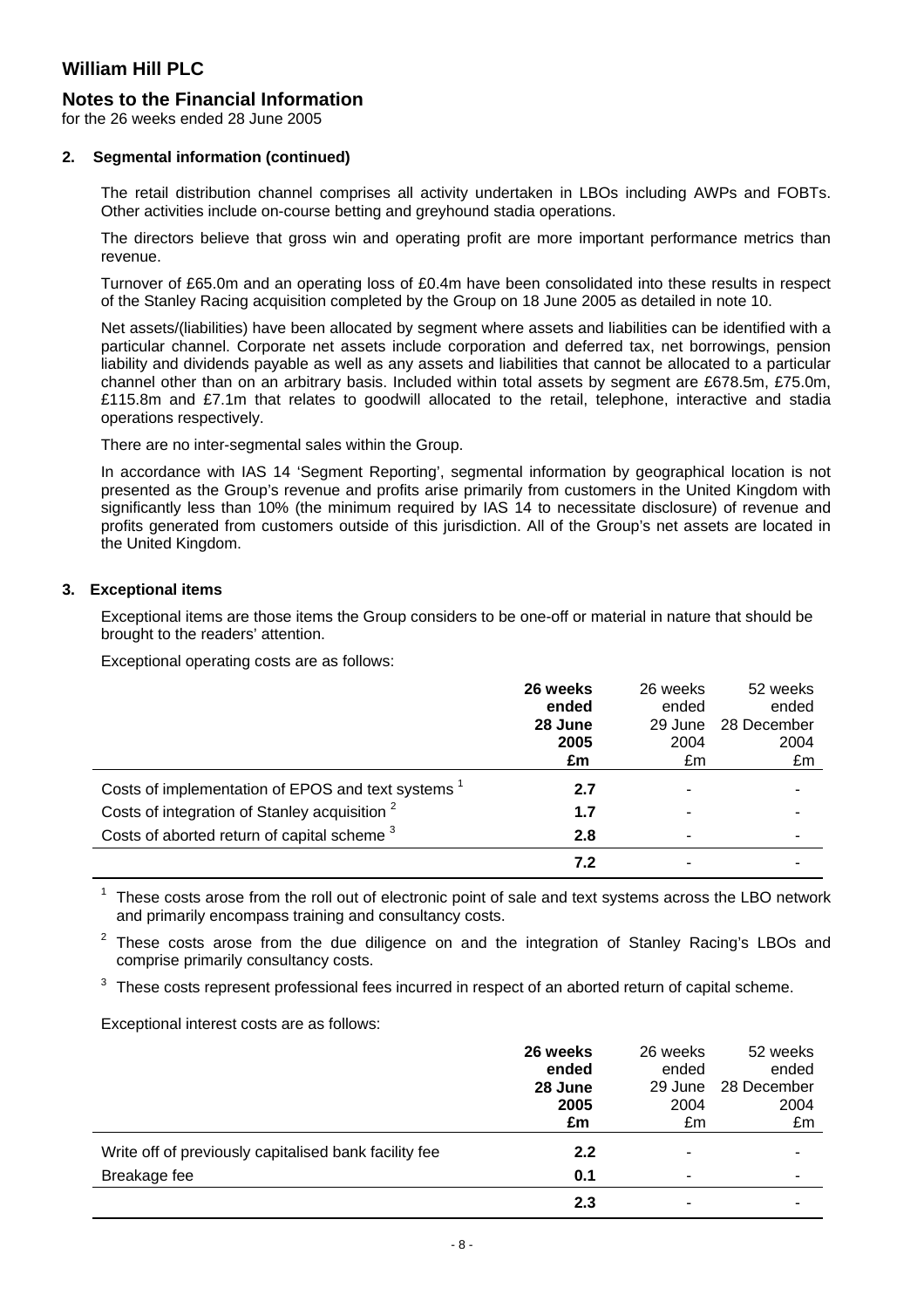### **Notes to the Financial Information**

for the 26 weeks ended 28 June 2005

#### **3. Exceptional items (continued)**

Following the negotiation of new banking arrangements and the consequent repayment of the old bank facility, the unamortised costs of £2.2m associated with the old facility were written off.

A tax credit of £1.8m was recognised in respect of the exceptional operating costs and interest costs in the 26 weeks ended 28 June 2005. This represented the reduction in corporation tax payable, which the Group expects to be able to make in respect of these exceptional items.

#### **4. Investment income**

|                                          | 26 weeks | 26 weeks | 52 weeks            |
|------------------------------------------|----------|----------|---------------------|
|                                          | ended    | ended    | ended               |
|                                          | 28 June  |          | 29 June 28 December |
|                                          | 2005     | 2004     | 2004                |
|                                          | £m       | £m       | £m                  |
|                                          |          |          |                     |
| Interest on bank deposits                | 1.4      | 0.7      | 1.9                 |
| Expected return on pension scheme assets | 4.2      | 3.4      | 7.1                 |
|                                          | 5.6      | 4.1      | 9.0                 |

### **5. Finance costs**

|                                                  | 26 weeks | 26 weeks | 52 weeks            |
|--------------------------------------------------|----------|----------|---------------------|
|                                                  | ended    | ended    | ended               |
|                                                  | 28 June  |          | 29 June 28 December |
|                                                  | 2005     | 2004     | 2004                |
|                                                  | £m       | £m       | £m                  |
|                                                  |          |          |                     |
| Interest on bank loans and overdrafts            | 15.0     | 11.7     | 25.6                |
| Interest on guaranteed unsecured loan notes 2005 |          | 0.1      | 0.2                 |
| Amortisation of finance costs                    | 0.4      | 0.7      | 1.3                 |
|                                                  | 15.4     | 12.5     | 27.1                |
| Interest on pension scheme liabilities           | 4.9      | 4.3      | 8.6                 |
|                                                  | 20.3     | 16.8     | 35.7                |
| Exceptional interest (note 3)                    | 2.3      | -        |                     |
|                                                  | 22.6     | 16.8     | 35.7                |

#### **6. Tax on profit on ordinary activities**

The expected effective rate in respect of ordinary activities before exceptional costs is 30.7% (26 weeks ended 28 June 2004 – 28.5%; 52 weeks ended 28 December 2004 – 27.8%). The tax charge on ordinary activities after taxation has been calculated using an expected effective rate for the full year of 31.8%. This is higher than the statutory rate of 30% due to expenditure incurred for which the Group will not get tax relief. The prior periods' comparative tax rates were impacted by the utilisation of certain tax losses in those periods.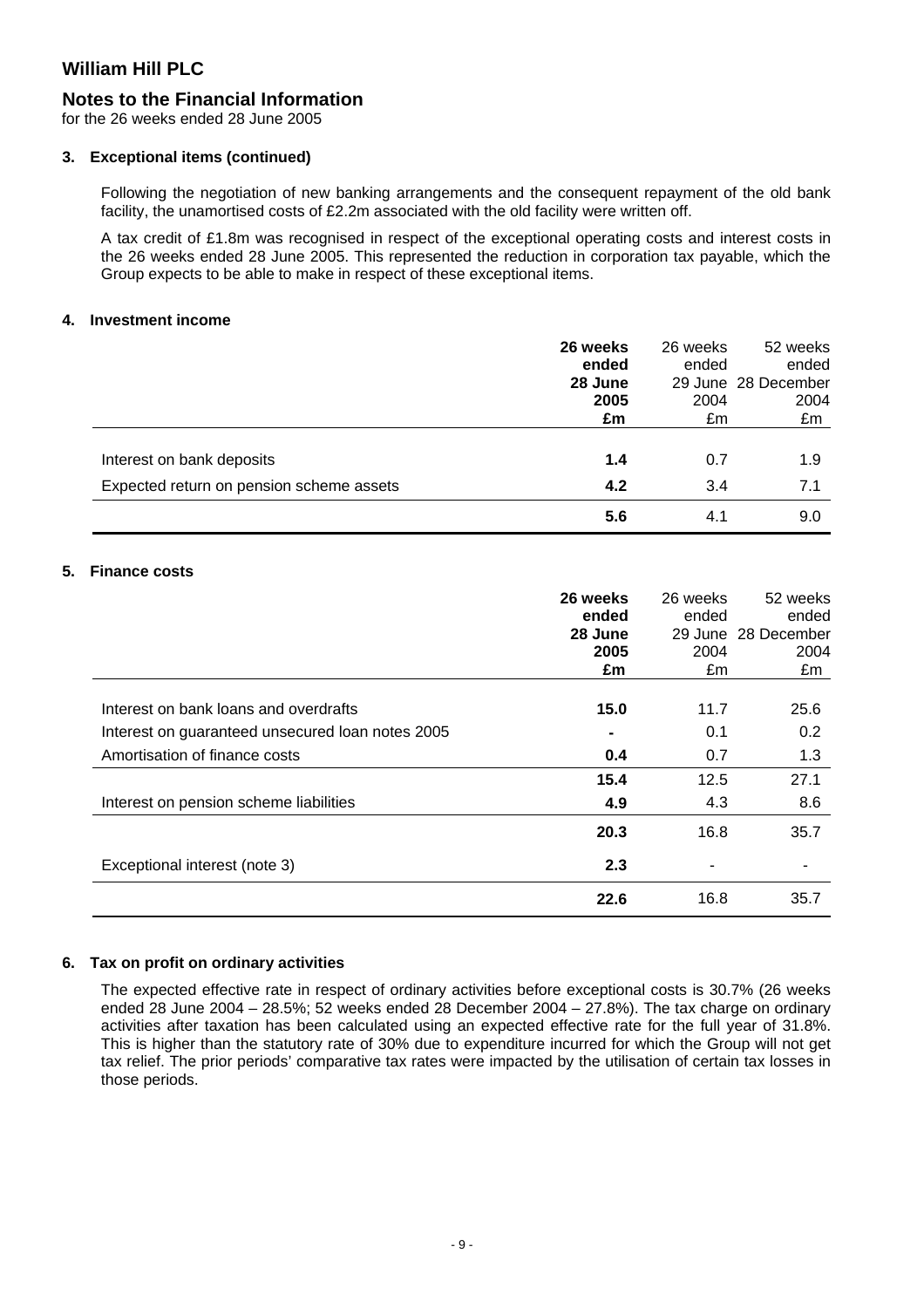### **Notes to the Financial Information**

for the 26 weeks ended 28 June 2005

#### **7. Dividends proposed and paid**

|                                                                                                                                                                                                                                             | 26 weeks<br>ended<br>28 June<br>2005<br>£m | 26 weeks<br>ended<br>2004<br>£m | 52 weeks<br>ended<br>29 June 28 December<br>2004<br>£m |
|---------------------------------------------------------------------------------------------------------------------------------------------------------------------------------------------------------------------------------------------|--------------------------------------------|---------------------------------|--------------------------------------------------------|
| Equity shares:<br>- final dividend of 11.0p per share for the 26 weeks ended<br>28 December 2004 (9.0p per share for the 52 weeks ended<br>30 December 2003)<br>- interim dividend of 5.5p per share for the 26 weeks ended<br>29 June 2004 | 43.1<br>$\blacksquare$                     | 37.6                            | 37.6<br>22.0                                           |
|                                                                                                                                                                                                                                             | 43.1                                       | 37.6                            | 59.6                                                   |
| Proposed interim dividend of 6.1p per share for the 26<br>weeks ended 28 June 2005.                                                                                                                                                         | 23.8                                       |                                 |                                                        |

The proposed interim dividend was approved by a committee of the board of directors on 4 September 2005 and has not been included as a liability in this financial information. The proposed interim dividend of 6.1p will be paid on 5 December 2005 to all shareholders on the register on 4 November 2005.

Under an agreement signed in November 2002, The William Hill Holdings 2001 Employee Benefit Trust agreed to waive all dividends. As at 28 June 2005, the trust held 2.8m ordinary shares. In addition, the Company does not pay dividends on the 10.5m shares held in Treasury. The Company estimates that 390.5m shares will qualify for the interim dividend.

#### **8. Earnings per share**

The earnings per share figures for the respective periods are as follows:

|                  | 26 weeks | 26 weeks | 52 weeks    |
|------------------|----------|----------|-------------|
|                  | ended    | ended    | ended       |
|                  | 28 June  | 29 June  | 28 December |
|                  | 2005     | 2004     | 2004        |
|                  | Pence    | Pence    | Pence       |
| Basic - adjusted | 19.2     | 20.4     | 36.3        |
| <b>Basic</b>     | 17.2     | 20.4     | 36.3        |
| <b>Diluted</b>   | 16.9     | 20.0     | 35.7        |

The basic and diluted earnings per share are calculated based on the following data:

|                                                                       | 26 weeks<br>ended<br>28 June<br>2005<br>£m | 26 weeks<br>ended<br>29 June<br>2004<br>£m | 52 weeks<br>ended<br>28 December<br>2004<br>£m |
|-----------------------------------------------------------------------|--------------------------------------------|--------------------------------------------|------------------------------------------------|
| Profit after tax for the financial period                             | 67.6                                       | 85.3                                       | 148.9                                          |
| Exceptional items - operating expenses                                | 7.2                                        |                                            |                                                |
| Exceptional items - interest                                          | 2.3                                        |                                            |                                                |
| Exceptional items - tax credit                                        | (1.8)                                      |                                            |                                                |
| Profit after tax for the financial period before exceptional<br>items | 75.3                                       | 85.3                                       | 148.9                                          |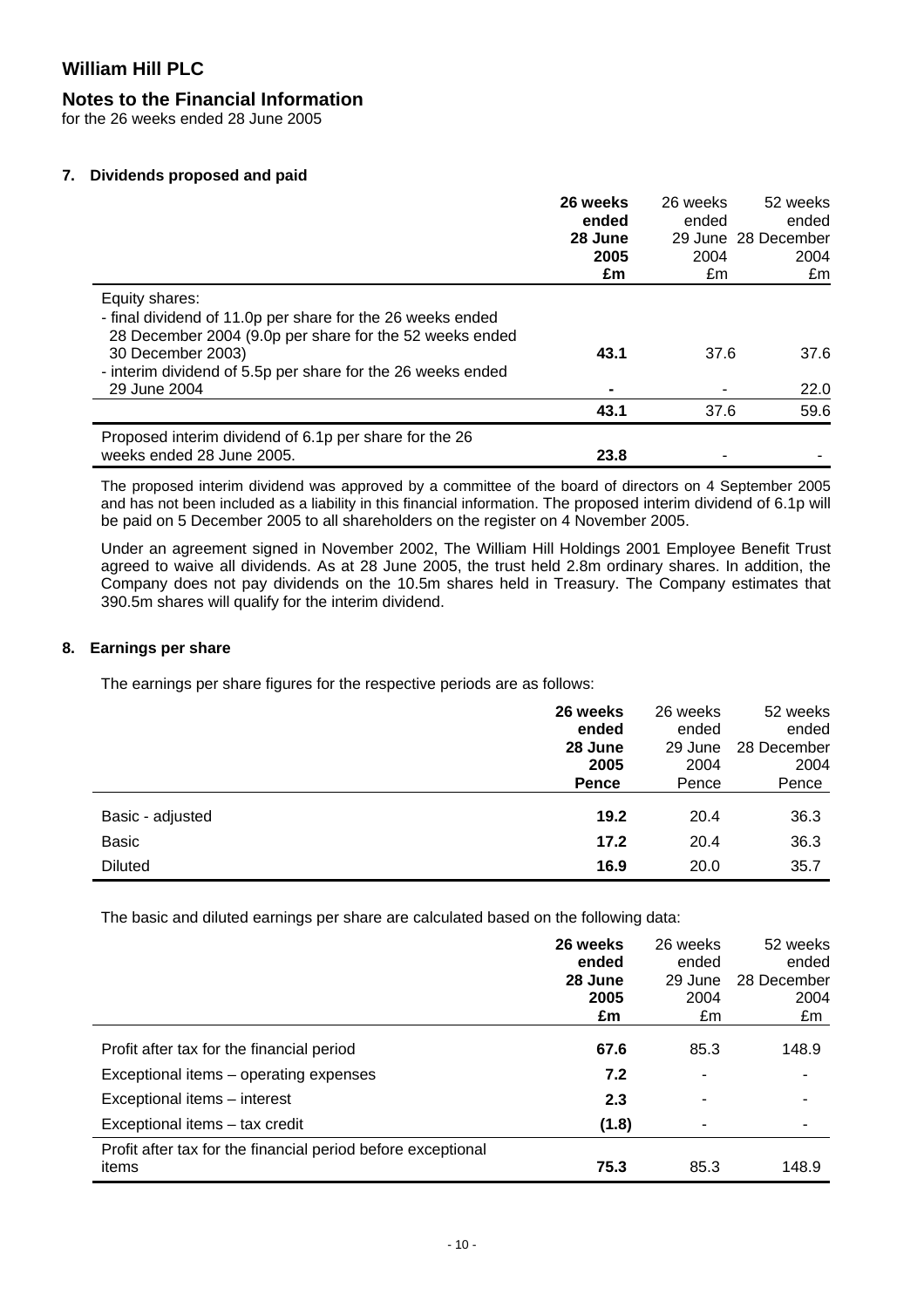### **Notes to the Financial Information**

for the 26 weeks ended 28 June 2005

#### **8. Earnings per share (continued)**

|                                                                                | 26 weeks<br>ended<br>28 June<br>2005 | 26 weeks<br>ended<br>29 June<br>2004 | 52 weeks<br>ended<br>28 December<br>2004 |
|--------------------------------------------------------------------------------|--------------------------------------|--------------------------------------|------------------------------------------|
|                                                                                | Number (m)                           | Number (m)                           | Number (m)                               |
| Basic weighted average number of shares<br>Dilutive potential ordinary shares: | 392.1                                | 418.4                                | 410.1                                    |
| Employee share awards and options                                              | 7.1                                  | 7.5                                  | 7.4                                      |
| Dilutive weighted average number of shares                                     | 399.2                                | 425.9                                | 417.5                                    |

The basic weighted average number of shares excludes shares held by The William Hill Holdings 2001 Employee Benefit Trust and those shares held in treasury as such shares do not qualify for dividends. The effect of this is to reduce the average number of shares in the 26 weeks ended 28 June 2005 by 13.3m (26 weeks ended 28 June 2004 – 4.5m; 52 weeks ended 28 December 2004 – 8.7m).

An adjusted earnings per share based on profit for the financial period before exceptional items has been presented in order to highlight the underlying performance of the Group.

#### **9. Reserves**

| Group:                                                                             | capital<br>£m | Share<br>Share premium<br>account<br>£m | Capital<br>redemp-<br>tion<br>reserve<br>£m | Merger<br>reserve<br>£m | Own<br>shares<br>held<br>£m | Trans-<br>lation<br>reserve<br>£m | £m           | <b>Hedging Retained</b><br>reserve earnings<br>£m | Total<br>£m  |
|------------------------------------------------------------------------------------|---------------|-----------------------------------------|---------------------------------------------|-------------------------|-----------------------------|-----------------------------------|--------------|---------------------------------------------------|--------------|
| At 29 December<br>2004                                                             | 40.5          | 311.3                                   | 1.7                                         | (26.1)                  | (59.3)                      |                                   | (1.7)        | 9.9                                               | 276.3        |
| Profit for the<br>financial period                                                 |               |                                         |                                             |                         |                             |                                   |              | 67.6                                              | 67.6         |
| Dividends (note 7)                                                                 |               |                                         |                                             |                         |                             |                                   |              | (43.1)                                            | (43.1)       |
| <b>Actuarial loss</b><br>recognised in the<br>pension scheme<br>Change in value of |               |                                         |                                             |                         |                             |                                   |              | (5.7)                                             | (5.7)        |
| hedging derivative                                                                 |               |                                         |                                             |                         |                             |                                   | (1.3)        |                                                   | (1.3)        |
| Transfer to income<br>Deferred tax<br>arising on items<br>taken to equity          |               |                                         |                                             |                         |                             |                                   | (0.4)<br>0.5 | 1.7                                               | (0.4)<br>2.2 |
| Expense<br>recognised in<br>respect of share<br>remuneration                       |               |                                         |                                             |                         |                             |                                   |              | 0.9                                               | 0.9          |
| Currency<br>translation<br>differences                                             |               |                                         |                                             |                         |                             | (0.1)                             |              |                                                   | (0.1)        |
| At 28 June 2005                                                                    | 40.5          | 311.3                                   | 1.7                                         | (26.1)                  | (59.3)                      | (0.1)                             | (2.9)        | 31.3                                              | 296.4        |

Subsequent to the publication of the accounts prepared in accordance with IFRS for the 52 weeks ended 28 December 2004, an additional deferred tax liability of £12.3m has been recognised in respect of properties previously acquired by acquisition.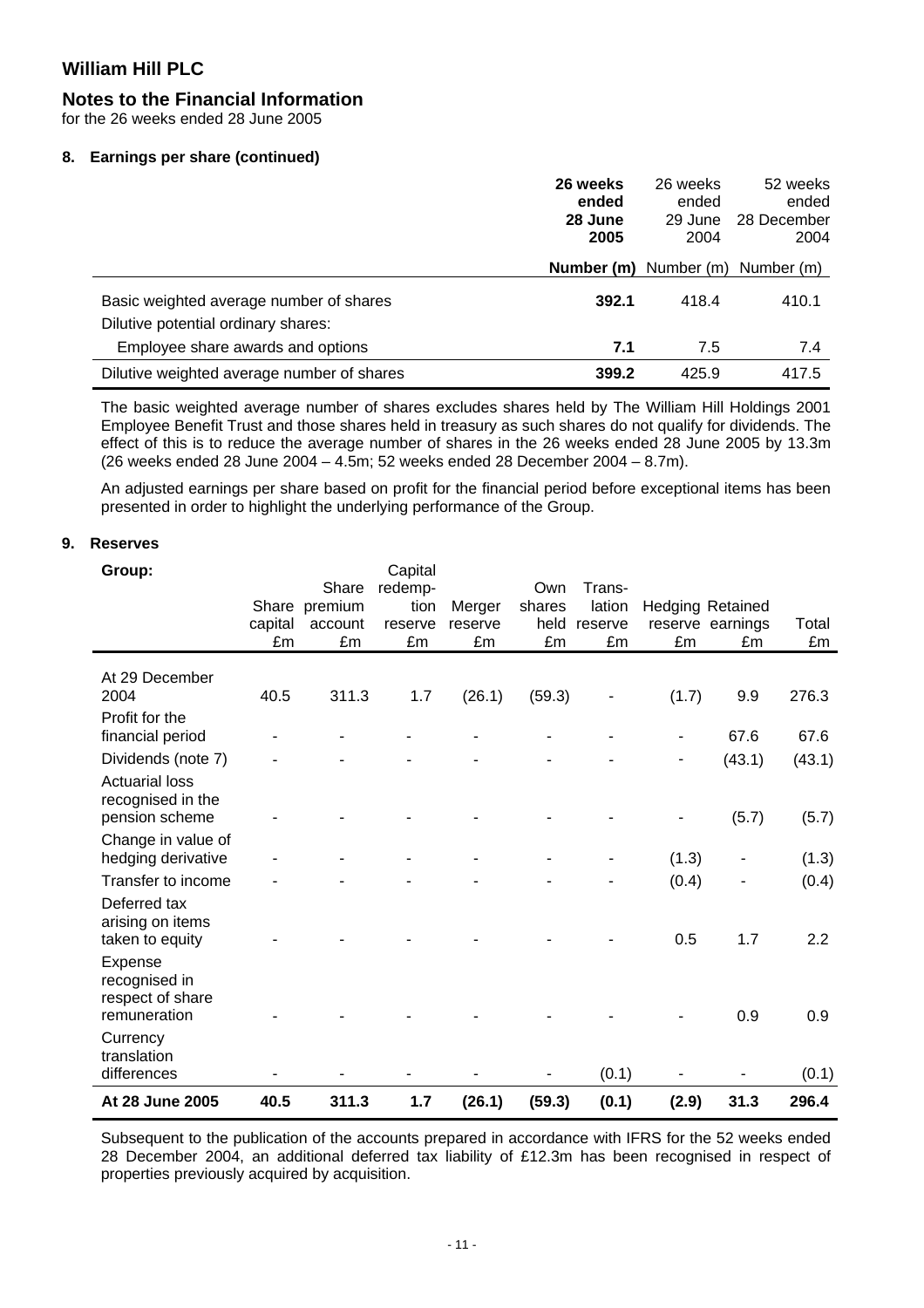### **Notes to the Financial Information**

for the 26 weeks ended 28 June 2005

#### **9. Reserves (continued)**

Own shares held at 28 June 2005 amounting to £59.3m comprise 10.5m shares (nominal value - £1.1m) held in treasury purchased for £56.1m and 2.8m shares (nominal value - £0.3m) held in The William Hill Holdings 2001 Employee Benefit Trust purchased for £3.2m. The shares held in treasury were purchased at a weighted average price of £5.32. At 28 June 2005 the total market value of own shares held was £70.9m.

#### **10. Acquisition of subsidiary**

#### *Stanley Racing*

On 18 June 2005, the Group acquired Stanley Leisure plc's retail bookmaking operations in Great Britain, Northern Ireland, the Republic of Ireland, Jersey and the Isle of Man (Stanley Racing) for total cash consideration of £508.3m including costs of £6.8m.

This transaction has been accounted for by the purchase method of accounting. The goodwill arising on these transactions are subject to an annual impairment review in accordance with IAS 36 'Impairment of assets'.

The following table sets out the book values of the acquired identifiable assets and liabilities of Stanley Racing and their provisional fair value to the Group:

|                            | <b>Book</b><br>value<br>£m | <b>Fair value</b><br>adjustments<br>£m |       | <b>Fair value</b><br>to Group<br>£m |
|----------------------------|----------------------------|----------------------------------------|-------|-------------------------------------|
| <b>Fixed assets</b>        |                            |                                        |       |                                     |
| Intangible assets          | 0.8                        | 457.2                                  | a     | 458.0                               |
| Tangible assets            | 257.1                      | (212.0)                                | b,c,d | 45.1                                |
| <b>Current assets</b>      |                            |                                        |       |                                     |
| <b>Stocks</b>              | 0.2                        | (0.1)                                  | е     | 0.1                                 |
| Debtors and prepayments    | 3.0                        | (0.1)                                  | с     | 2.9                                 |
| Investment held for resale |                            | 14.5                                   | с     | 14.5                                |
| Cash                       | 8.1                        | (0.1)                                  | С     | 8.0                                 |
| <b>Total assets</b>        | 269.2                      | 259.4                                  |       | 528.6                               |
| Creditors                  |                            |                                        |       |                                     |
| Creditors and accruals     | (15.6)                     | (2.8)                                  | f     | (18.4)                              |
| Provisions                 |                            |                                        |       |                                     |
| Deferred tax               | (1.9)                      | (143.0)                                | g     | (144.9)                             |
| <b>Total liabilities</b>   | (17.5)                     | (145.8)                                |       | (163.3)                             |
| <b>Net assets</b>          | 251.7                      | 113.6                                  |       | 365.3                               |
| Less: cash consideration   |                            |                                        |       | 508.3                               |
| Goodwill arising           |                            |                                        |       | 143.0                               |

The explanations for the fair value adjustments are as follows:

<sup>a</sup> Adjustment reflecting the fair value of betting licences held as determined by consideration paid;

Adjustment of £206.7m to property valuation reflecting the disaggregation of betting licence value which under Stanley Racing's accounting policy was included within tangible assets;

 $\degree$  Adjustments to various assets and liabilities reflecting the disposal in July 2005 of 28 LBOs to the Tote for total net consideration of £14.5m;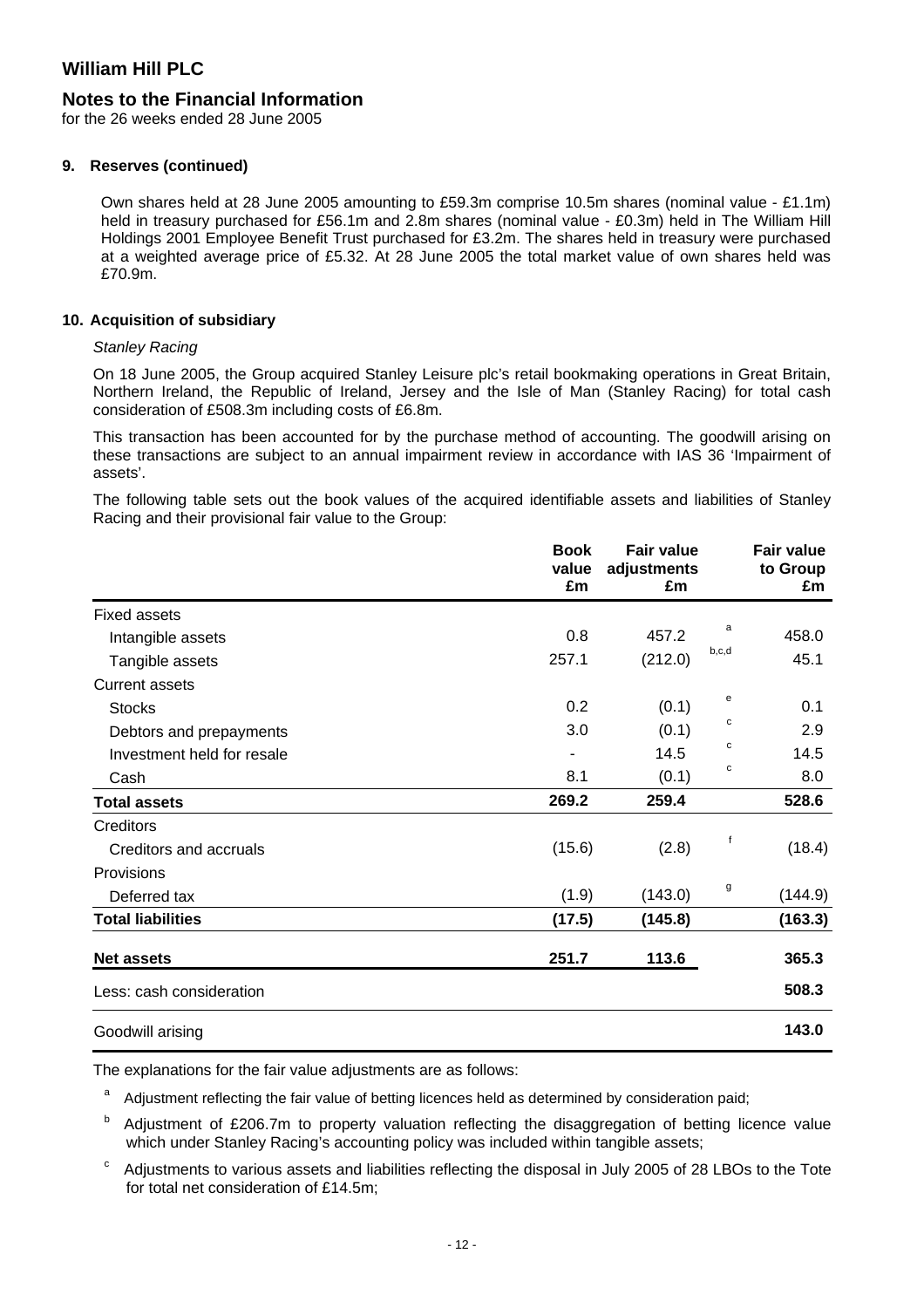### **Notes to the Financial Information**

for the 26 weeks ended 28 June 2005

#### **10. Acquisition of subsidiary (continued)**

- $d$  Reduction of £6.6m to reflect the depreciated replacement cost of the assets and a £2.6m increase in values representing IS assets in use in Stanley Racing which were previously shown as having no net book value;
- <sup>e</sup> Adjustment to stock items reflecting the William Hill's policy in respect of certain consumables;
- $<sup>f</sup>$  Adjustments for ante post and sleeper bets (£0.8m), dilapidations and vacant properties (£0.7m),</sup> holiday pay (£0.4m) and onerous contracts (£1.4m);
- <sup>g</sup> Adjustment of £143.0m relates to the recognition of deferred tax in respect of betting licences in <sup>a</sup> above and in respect of properties acquired.

Although the Group is in the process of negotiating undertakings with the Office of Fair Trading to sell approximately a further 50 LBOs, no fair value adjustment has been included above for this item due to uncertainty as to which LBOs will be sold to meet this commitment.

Reorganisation costs of £1.7m have been incurred in respect of this acquisition.

Net cash outflows in respect of the acquisition comprised:

|                                   | £m      |
|-----------------------------------|---------|
| Cash consideration                | (508.3) |
| Cash at bank and in hand acquired | 8.1     |
|                                   | (500.2) |

The cash consideration for the purchase of Stanley Racing comprised the headline figure of £504.0m, less adjustment for working capital of £2.5m (still subject to final agreement with Stanley Leisure plc) plus professional fees and stamp duty of £6.8m.

Stanley Racing Group recorded a loss after taxation of £0.3m in the period between its acquisition by the Group and 28 June 2005.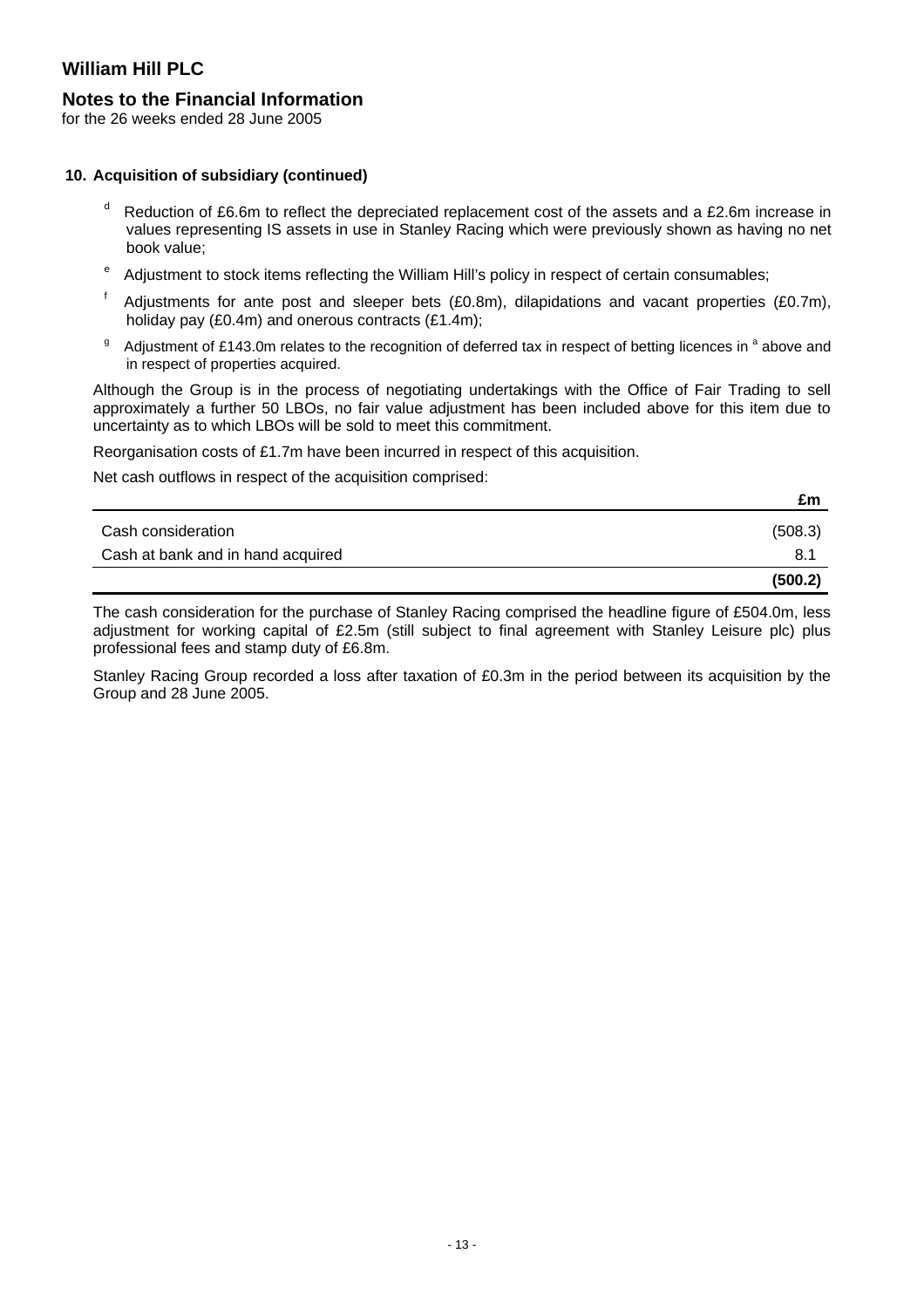### **Notes to the Financial Information**

for the 26 weeks ended 28 June 2005

#### **11. Notes to the cash flow statement**

|                                                                                         | 26 weeks<br>ended<br>28 June<br>2005<br>£m | 26 weeks<br>ended<br>2004<br>£m | 52 weeks<br>ended<br>29 June 28 December<br>2004<br>£m |
|-----------------------------------------------------------------------------------------|--------------------------------------------|---------------------------------|--------------------------------------------------------|
| Operating profit                                                                        | 116.1                                      | 132.0                           | 233.0                                                  |
| Adjustments for:                                                                        |                                            |                                 |                                                        |
| Share of result of associate                                                            | (1.4)                                      | (1.0)                           | (2.1)                                                  |
| Depreciation of property, plant and equipment                                           | 8.3                                        | 7.6                             | 15.3                                                   |
| Depreciation of computer software                                                       | 1.0                                        | 0.3                             | 0.9                                                    |
| Gain on disposal of property, plant and<br>equipment                                    | (0.3)                                      | (0.4)                           | (0.6)                                                  |
| Cost charged in respect of share remuneration<br>Defined benefit pension cost less cash | 0.9                                        | 0.4                             | 1.3                                                    |
| contributions                                                                           | 0.6                                        | (3.2)                           | (2.6)                                                  |
|                                                                                         | 125.2                                      | 135.7                           | 245.2                                                  |
| Operating cash flows before movements in working<br>capital:                            |                                            |                                 |                                                        |
| (Increase)/decrease in receivables                                                      | (0.3)                                      | (2.3)                           | 0.5                                                    |
| Increase in payables                                                                    | 8.7                                        | 8.7                             | 1.6                                                    |
| Cash generated by operations                                                            | 133.6                                      | 142.1                           | 247.3                                                  |
| Income taxes paid                                                                       | (26.6)                                     | (27.9)                          | (57.4)                                                 |
| Interest paid                                                                           | (15.3)                                     | (12.6)                          | (25.2)                                                 |
| Net cash from operating activities                                                      | 91.7                                       | 101.6                           | 164.7                                                  |

Cash and cash equivalents (which are presented as a single class of assets on the face of the balance sheet) comprise cash at bank and other short-term highly liquid investments with a maturity of three months or less.

The acquisition detailed in note 10 did not generate significant cash flows during the period of its ownership by the Group.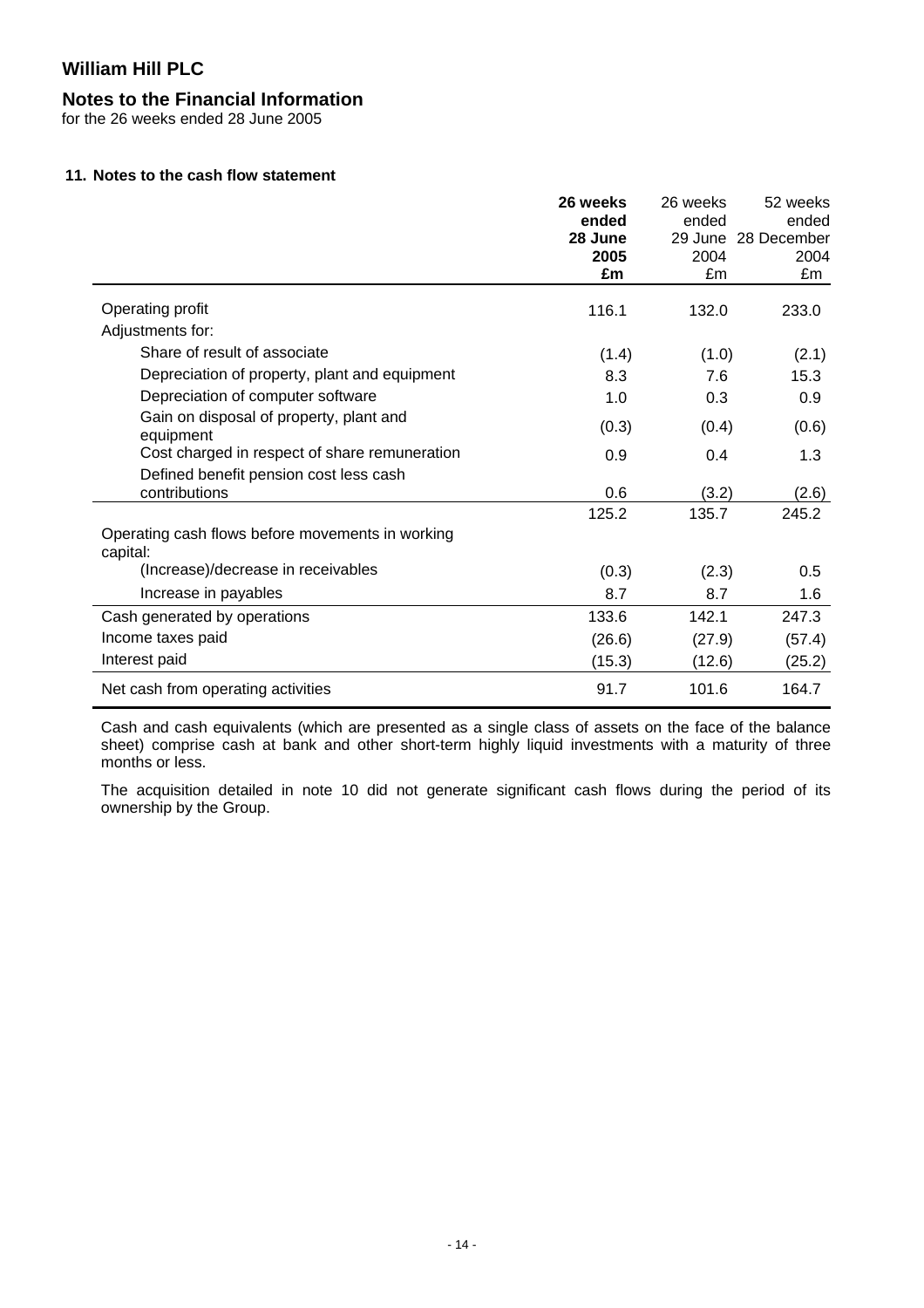### **Notes to the Financial Information**

for the 26 weeks ended 28 June 2005

#### **12. Explanation of transition to IFRSs**

This is the first year that the Group has presented its financial information under IFRS. The following disclosures are required in the year of transition. For the purposes of this financial information, the last financial statements prepared under UK GAAP were for the 52 weeks ended 28 December 2004 and the date of transition to IFRS was taken to be 29 December 2004.

### *Reconciliation of equity at 29 December 2004:*

|                                         |              |                | Effects of<br>transition to |             |
|-----------------------------------------|--------------|----------------|-----------------------------|-------------|
|                                         |              | <b>UK GAAP</b> | <b>IFRS</b>                 | <b>IFRS</b> |
|                                         | <b>Notes</b> | £m             | £m                          | £m          |
| Goodwill                                | h            | 736.2          | (2.9)                       | 733.3       |
| Other intangible assets                 | a,h          |                | 18.7                        | 18.7        |
| Property, plant and equipment           | a            | 119.0          | (14.8)                      | 104.2       |
| Interest in associate                   |              | 2.9            |                             | 2.9         |
| Deferred tax assets                     | b,c,d,g      | 5.9            | 18.7                        | 24.6        |
| Total non-current assets                |              | 864.0          | 19.7                        | 883.7       |
| Inventories                             |              | 0.3            |                             | 0.3         |
| Trade and other receivables             |              | 15.4           |                             | 15.4        |
| Cash and cash equivalents               |              | 60.5           |                             | 60.5        |
| <b>Total current assets</b>             |              | 76.2           |                             | 76.2        |
| <b>Total assets</b>                     |              | 940.2          | 19.7                        | 959.9       |
| Trade and other payables                | d,e,f        | (106.9)        | 39.1                        | (67.8)      |
| <b>Tax liabilities</b>                  |              | (46.9)         |                             | (46.9)      |
| Bank overdraft and loans                |              | (49.8)         |                             | (49.8)      |
| Bank loans due after more than one year |              | (447.7)        |                             | (447.7)     |
| Retired benefit obligations             | b,g          | (38.5)         | (16.8)                      | (55.3)      |
| Deferred tax liabilities                | c,h,j        |                | (16.1)                      | (16.1)      |
| <b>Total liabilities</b>                |              | (689.8)        | 6.2                         | (683.6)     |
| Net assets                              |              | 250.4          | 25.9                        | 276.3       |
| <b>Equity</b>                           |              |                |                             |             |
| Called-up share capital                 |              | 40.5           |                             | 40.5        |
| Share premium account                   |              | 311.3          |                             | 311.3       |
| Capital redemption reserve              |              | 1.7            |                             | 1.7         |
| Merger reserve                          |              | (26.1)         |                             | (26.1)      |
| Own shares                              |              | (59.3)         |                             | (59.3)      |
| Hedging and other reserves              | d            |                | (1.7)                       | (1.7)       |
| Retained earnings                       | e,f,g,j      | (17.7)         | 27.6                        | 9.9         |
|                                         |              | 250.4          | 25.9                        | 276.3       |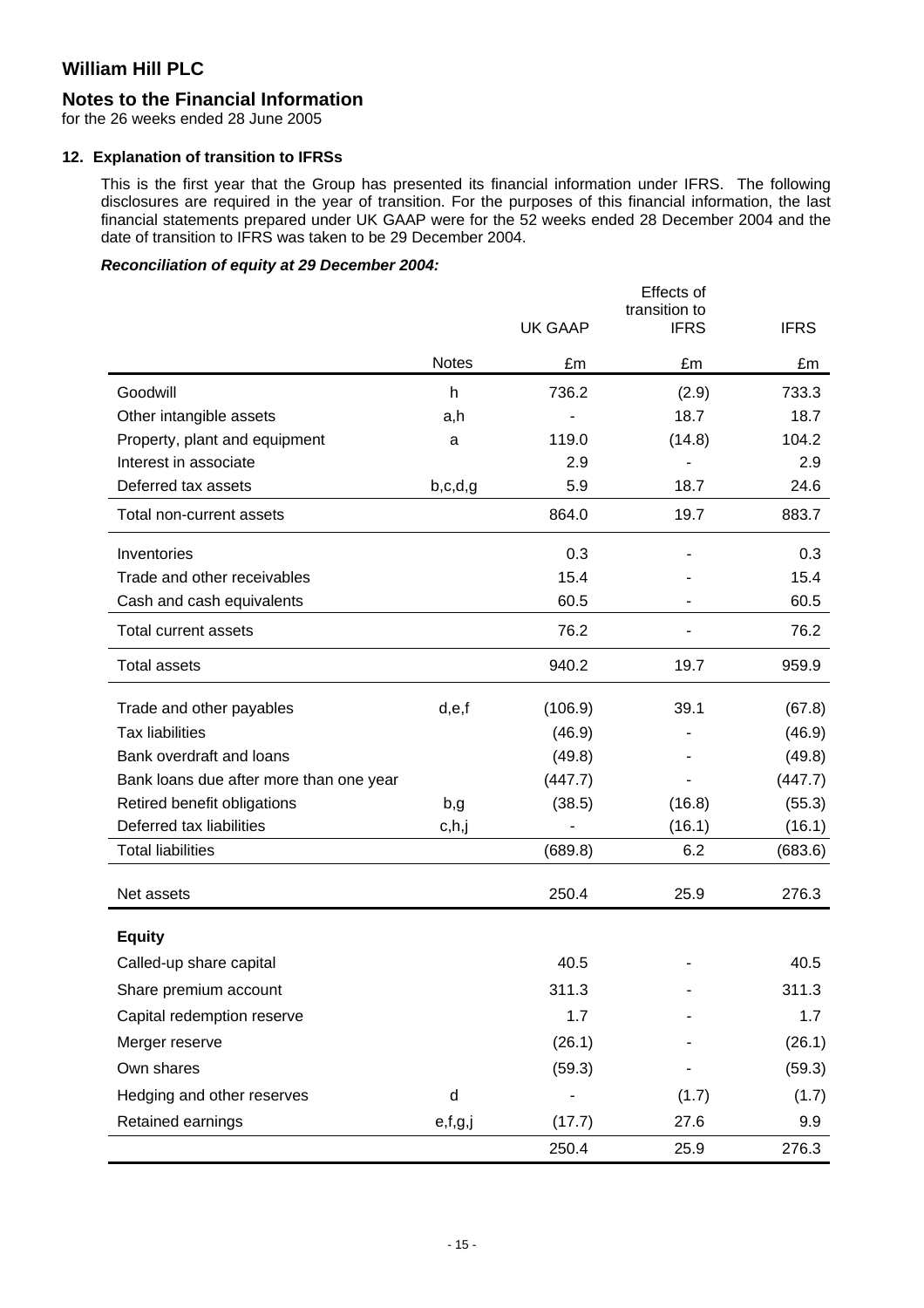# **Notes to the Financial Information**

for the 26 weeks ended 28 June 2005

### **12. Explanation of transition to IFRS (continued)**

*Reconciliation of equity at 28 June 2005:* 

|                                         |              | <b>UK GAAP</b> | Effects of<br>transition to<br><b>IFRS</b> | <b>IFRS</b> |
|-----------------------------------------|--------------|----------------|--------------------------------------------|-------------|
|                                         | <b>Notes</b> | £m             | £m                                         | £m          |
| Goodwill                                | h            | 1,193.9        | (317.5)                                    | 876.4       |
| Other intangible assets                 | a,f,h        |                | 477.7                                      | 477.7       |
| Property, plant and equipment           | a            | 178.3          | (15.7)                                     | 162.6       |
| Interest in associate                   |              | 4.3            |                                            | 4.3         |
| Deferred tax assets                     | b,c,d,g      | 1.6            | 23.9                                       | 25.5        |
| Total non-current assets                |              | 1,378.1        | 168.4                                      | 1,546.5     |
| Inventories                             |              | 0.3            |                                            | 0.3         |
| Trade and other receivables             |              | 19.2           |                                            | 19.2        |
| Assets held for resale                  |              | 14.5           |                                            | 14.5        |
| Cash and cash equivalents               |              | 160.1          |                                            | 160.1       |
| <b>Total current assets</b>             |              | 194.1          |                                            | 194.1       |
| <b>Total assets</b>                     |              | 1,572.2        | 168.4                                      | 1,740.6     |
| Trade and other payables                | d,e,f        | (103.8)        | 17.7                                       | (86.1)      |
| <b>Tax liabilities</b>                  |              | (58.4)         |                                            | (58.4)      |
| Bank loans due after more than one year |              | (1,075.6)      |                                            | (1,075.6)   |
| Retired benefit obligations             | b,g          | (43.4)         | (18.9)                                     | (62.3)      |
| Deferred tax liabilities                | c,h,j        |                | (161.8)                                    | (161.8)     |
| <b>Total liabilities</b>                |              | (1,281.2)      | (163.0)                                    | (1,444.2)   |
| Net assets                              |              | 291.0          | 5.4                                        | 296.4       |
| <b>Equity</b>                           |              |                |                                            |             |
| Called-up share capital                 |              | 40.5           |                                            | 40.5        |
| Share premium account                   |              | 311.3          |                                            | 311.3       |
| Capital redemption reserve              |              | 1.7            |                                            | 1.7         |
| Merger reserve                          |              | (26.1)         |                                            | (26.1)      |
| Own shares                              |              | (59.3)         |                                            | (59.3)      |
| Hedging and translation reserves        | d,i          |                | (3.0)                                      | (3.0)       |
| Retained earnings                       | e,f,g,i,j    | 22.9           | 8.4                                        | 31.3        |
| Total equity                            |              | 291.0          | 5.4                                        | 296.4       |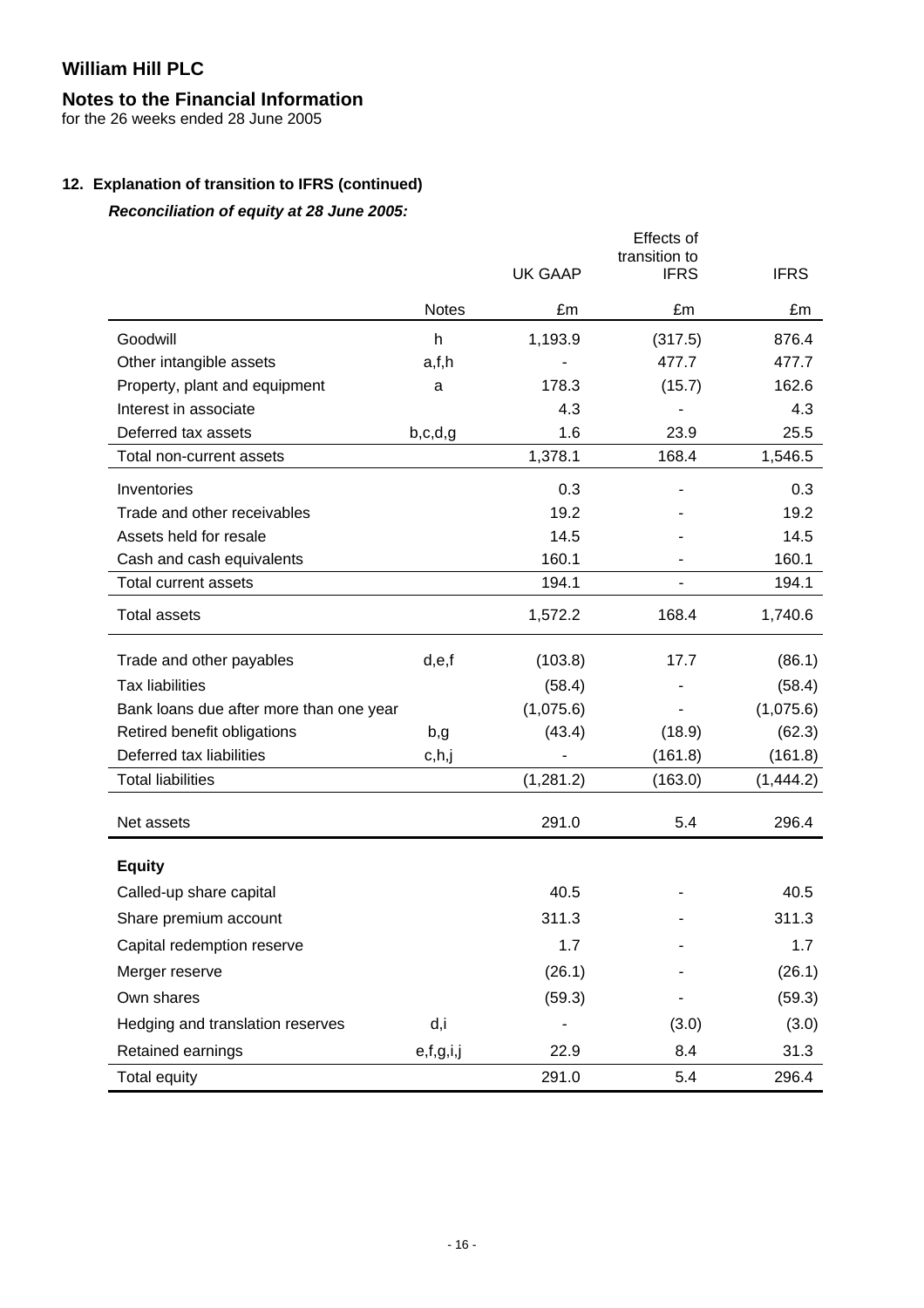### **Notes to the Financial Information**

for the 26 weeks ended 28 June 2005

#### **12. Explanation of transition to IFRS (continued)**

#### *Notes to the reconciliation of equity*

- (a) Software classification application software, which can be run independently from any specific hardware configuration, is typically included within other intangibles under IFRS rather than tangible assets as is the norm under UK GAAP. The effect of this is to reclassify software of £15.7m (29 December 2004 - £14.8m) from tangible assets to intangible assets. Total net assets are not affected by this adjustment.
- (b) Deferred tax associated with pension liabilities under IFRS deferred tax relating to the pension scheme cannot be netted off against the pension liability as it is under UK GAAP. This has the effect of increasing the Group's deferred tax asset by £18.6m (29 December 2004 - £16.5m) with a consequent increase in the net pension liability presented. Net assets are not affected by this adjustment.
- (c) Deferred tax offset due to more restrictive rules on the ability to offset deferred tax liabilities and assets, the deferred tax liabilities and assets are grossed up by £3.9m (29 December 2004 - £1.3m).
- (d) Financial instruments all derivative instruments are required by IFRS to be carried on the balance sheet at fair value. Under IFRS, hedge accounting for derivatives is only allowed where detailed documentation in accordance with IAS 39 is in place. This allows the movements in fair values of the relevant derivative instrument (but not the related borrowings) to be recognised directly in reserves and therefore not impact earnings. This issue will have no impact on the Group's earnings as acceptable hedge accounting documentation has been in place since 29 December 2004. However the balance sheet does reflect a financial liability of £4.2m (29 December 2004 - £2.5m) representing the fair value of the relevant derivatives, as well as a related deferred tax asset of £1.3m (29 December 2004 - £0.8m) offset by corresponding entries in a new 'hedging reserve'.
- (e) Dividends under IFRS dividends payable may only be recorded as a liability of the Group when a legal or constructive liability has been incurred. This is likely to be when the dividend proposed by the Board is made public on the announcement of the Group's results. Currently under UK GAAP, dividends are recorded in the period to which they relate, even if only proposed after the period end. This has the effect of increasing the net assets of the Group by the amount of the proposed dividend of £23.8m (29 December 2004 - £43.1m).
- (f) Holiday pay it is accepted practice under IFRS to provide for pay for holidays to which staff are entitled but which they have not yet taken. This has resulted in the recognition of an accrual for holiday pay of £1.9m (29 December 2004 - £1.5m), £0.4m of which was recognised on acquisition of Stanley Racing and consequently affects the licence value recognised.
- (g) Pensions a small difference arises in the valuation of the pension scheme assets under IFRS, because pension assets must be valued using bid prices rather than using mid-market prices as is the convention under UK GAAP. This results in an increase in the pension scheme liability of £0.3m (29 December 2004 - £0.3m) and a consequent adjustment to deferred tax assets of £0.1m (29 December 2004 - £0.1m).
- (h) Acquisitions the Group has elected not to apply IFRS 3 'Business Combinations' retrospectively to business combinations that took place before the 30 December 2003.

The Group has adopted IFRS 3 'Business combinations' in full for the 26 weeks ended 28 June 2005. This has resulted in the recognition of additional intangible fixed assets of £461.1m and related deferred tax liabilities of £144.1m (29 December 2004 - £3.9m and £1.0m respectively). Under UK GAAP the intangible fixed assets would have been recognised in goodwill and the deferred tax liability would not have arisen.

- (i) Translation reserve under IFRS, currency differences on translation of subsidiaries are shown in a separate reserve, while UK GAAP allows this to be carried in retained earnings. This results in an adjustment of £0.1m between this reserve and retained earnings (29 December 2004 - £nil).
- (j) Deferred tax on properties acquired via business combinations under IFRS, a tax timing difference of £13.8m (29 December 2004 - £13.8m) has been recognised in respect of properties previously acquired via acquisitions.